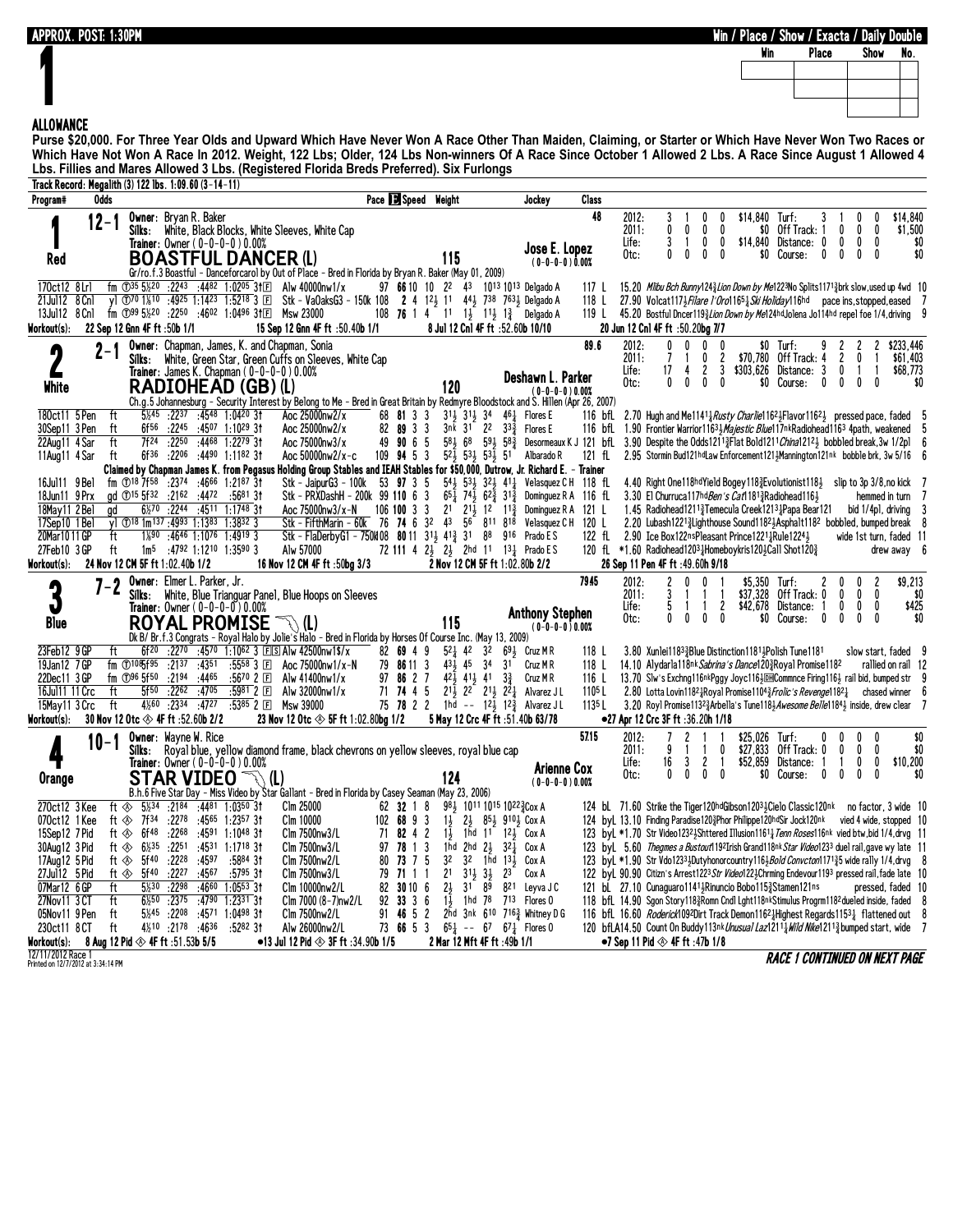| <b>RACE 1 CONTINUED</b>                                                                                                                                                               |      |                                                                        |                                                                                                     |                                                                                                                                                                      |                              |                                                                                                                                                                                                                                                                                                                                                                                                                                                                                                    |                                                                                                                                                                                                                                                                                                                                                                                                 |          |                                     |                                                                                                                                                                                                                                                                                                                                |                                                               |  |                                                                                                                                                                                                                                                                                                                                                                                                                                                                                                                                                                                                                               |                                   |                |                                 |                                                                                                                                                                                                                                                                                                                                                                                                                                                                                                                                                                                                                                                                                                                                                                                                                                                                                                                                                                                                                       |                                                    |                                                      |                                  |                                                                     |                                                  |                                                                 |                                                                                                                         |                              |
|---------------------------------------------------------------------------------------------------------------------------------------------------------------------------------------|------|------------------------------------------------------------------------|-----------------------------------------------------------------------------------------------------|----------------------------------------------------------------------------------------------------------------------------------------------------------------------|------------------------------|----------------------------------------------------------------------------------------------------------------------------------------------------------------------------------------------------------------------------------------------------------------------------------------------------------------------------------------------------------------------------------------------------------------------------------------------------------------------------------------------------|-------------------------------------------------------------------------------------------------------------------------------------------------------------------------------------------------------------------------------------------------------------------------------------------------------------------------------------------------------------------------------------------------|----------|-------------------------------------|--------------------------------------------------------------------------------------------------------------------------------------------------------------------------------------------------------------------------------------------------------------------------------------------------------------------------------|---------------------------------------------------------------|--|-------------------------------------------------------------------------------------------------------------------------------------------------------------------------------------------------------------------------------------------------------------------------------------------------------------------------------------------------------------------------------------------------------------------------------------------------------------------------------------------------------------------------------------------------------------------------------------------------------------------------------|-----------------------------------|----------------|---------------------------------|-----------------------------------------------------------------------------------------------------------------------------------------------------------------------------------------------------------------------------------------------------------------------------------------------------------------------------------------------------------------------------------------------------------------------------------------------------------------------------------------------------------------------------------------------------------------------------------------------------------------------------------------------------------------------------------------------------------------------------------------------------------------------------------------------------------------------------------------------------------------------------------------------------------------------------------------------------------------------------------------------------------------------|----------------------------------------------------|------------------------------------------------------|----------------------------------|---------------------------------------------------------------------|--------------------------------------------------|-----------------------------------------------------------------|-------------------------------------------------------------------------------------------------------------------------|------------------------------|
| 5<br>Green                                                                                                                                                                            | 12-1 |                                                                        | <b>Owner:</b> Larry R. Hall                                                                         |                                                                                                                                                                      |                              | Silks: Green, Gold Shamrock<br>Trainer: Robert Boileau ( $0-0-0-0$ ) 0.00%<br>VIOLA GEORGE                                                                                                                                                                                                                                                                                                                                                                                                         | $\mathbb{R} \backslash$ (B)                                                                                                                                                                                                                                                                                                                                                                     |          |                                     | 120                                                                                                                                                                                                                                                                                                                            |                                                               |  | Erik Barbaran<br>$(0-0-0-0)0.00%$                                                                                                                                                                                                                                                                                                                                                                                                                                                                                                                                                                                             | 80.1                              |                | 2012:<br>2011:<br>Life:<br>Otc: | 14<br>0<br>13<br>1<br>59<br>3<br>$\mathbf{0}$<br>$^{\circ}$                                                                                                                                                                                                                                                                                                                                                                                                                                                                                                                                                                                                                                                                                                                                                                                                                                                                                                                                                           | 3<br>0<br>4<br>0                                   | \$15,050<br>\$14,137<br>1<br>8<br>0                  |                                  | Turf:<br>31<br>Off Track:11<br>\$48,595 Distance: 12<br>\$0 Course: | $\mathbf{0}$<br>1<br>$\mathbf{0}$<br>$\mathbf 0$ | 3<br>2<br>$\mathbf{1}$<br>$^{\circ}$                            | \$32,367<br>5<br>2<br>-1<br>0                                                                                           | \$8,529<br>\$7,610<br>\$0    |
| 310ct12 7 Suf<br>200ct12 9 Suf<br>26Sep12 7 Suf<br>14Aug12 8 Suf<br>21 Jul 12 10 Suf<br>30Jun12 8 Suf<br>16Jun12 8 Suf<br>06May12 6 Tam<br>Workout(s):                                |      | mys<br>my<br>fm ①<br>gd <sup>①</sup><br>fm ①<br>fm ①<br>fm ①           | 6f56<br>*5f40<br>fm $\overline{O}$ *1m <sup>24</sup> --<br>5 Dec 12 Otc $\otimes$ 4F ft :46.60b 1/1 | $- - -$<br>$*1m^24 - -$<br>$*17024 - -$<br>$*1m^24 - -$                                                                                                              |                              | 6f56 :2236 :4600 1:1313 31<br>$:22^{47}$ $:46^{18}$ 1:12 <sup>38</sup> 31<br>$:5848$ 31<br>$1:4198$ 3t<br>$1:4469$ 31<br>$1:4177$ 3t<br>$1:4090$ 3t<br>$1m^{56}$ :4673 1:1042 1:3475 31<br>20Apr12 8 Tam fm ①12 1m70 :4639 1:1013 1:3551 41<br>25Mar12 9 Tam fm 130 1m80 :4634 1:1153 1:3721 41                                                                                                                                                                                                    | Gr/ro.g.6 Concorde's Tune - Auntie Ann by Buckaroo - Bred in Florida by Larry R. Hall (Apr 22, 2006)<br>Clm 4000nw1/6m<br>Clm 4000nw1/6m<br>Clm 12500<br>Clm 8000<br>Clm 8000<br>Clm 12500<br>Aoc 20000nw2/x<br>Clm 16000<br>Clm 16000<br>Clm 16000<br>2 Jun 12 Suf 4F ft :50b 8/19                                                                                                             | 9<br>118 | 95 74 4 2<br>85 72 8 2              | 83 1 6 $53\frac{1}{4}$ 53 $\frac{1}{4}$ 56 $\frac{1}{4}$ 55 $\frac{1}{2}$<br>15 95 9 11 11 11 2hd $2\frac{3}{4}$<br>15 <b>94</b> 6 11 1 <sup>2</sup> 1 <sup>2</sup> 2hd 3 <sup>1</sup> <sup>1</sup><br>$15$ 89 1 $17\frac{1}{2}$ $14\frac{1}{2}$ $11\frac{1}{2}$ $11\frac{1}{2}$ $31\frac{1}{4}$<br>15 81 1 19 112 143 323 511 | 2hd 1hd 1hd $42\frac{1}{4}$<br>2hd 1hd $3nk$ 24 $\frac{3}{2}$ |  | Jellison J A<br>Jellison J A<br>Jellison J A<br>Jellison J A<br>Jellison J A<br>Jellison J A<br>Jellison J A<br>102 86 10 $1\frac{1}{2}$ $1\frac{1}{2}$ $2\frac{1}{2}$ $2^{2}$ $4^{4}\frac{3}{4}$ Barbaran E<br>81 2 1 <sup>2</sup> 1 <sup>2</sup> 2 <sup>3</sup> / <sub>2</sub> 45 710 <sup>1</sup> / <sub>4</sub> Allen M<br>131 84 9 12 113 13 21 653 Allen M<br>10 Dec 11 Otc $\otimes$ 6F ft 1:13b 1/1                                                                                                                                                                                                                   |                                   | 120 bB         |                                 | 124 bfB *1.90 Liberty St. Outlaw1241Ballado Alert124nsSarge's1241}<br>124 bfB 3.20 Dirt Diver1194 Viola George124hdBallado Alert124nk<br>120 bfB 8.10 Swampy Town1201Exchange the Limit12233Ashquar122nk<br>120 bfB 13.30 Dadsfourwheeldrive1223Viola George120hdBishop of Nola1222<br>120 bfB 5.70 Cowgirls First1223H M S Anniversary 120 Viola George 120 3<br>8.10 Torcllo120nsDdsfourwheeldrive1201 $\frac{1}{4}$ Viol George1202 $\frac{1}{4}$ pace to deep str, game<br>120 bfB 3.90 Lonly Whist11201 Lightning Power1205 Firte's Legend 154 tried rating, empty 5<br>1155 bf 6.90 Tour Irlnd12021 Lightning Powr12011 Kittn's Craivr12011 disputed pace, gave w 10<br>118 bf 10.10 All the Bses1182}Mz's Don Zulon1182}Osceola Prince118ns fast pace, empty 10<br>118 bf 8.30 Stumbling Block120 <sup>2</sup> 3Ashtyn Too118 3All th Bss118nk pace, dueled, gave way 10<br>$\bullet$ 26 Nov 11 Otc $\otimes$ 5F ft 1:00.40b 1/7                                                                               |                                                    |                                                      |                                  |                                                                     |                                                  |                                                                 | weakened 11<br>dueled, game 9<br>no rally 10<br>gamely 10<br>weakened 10                                                | - 9                          |
| 0<br>Yellow                                                                                                                                                                           |      |                                                                        | Silks:<br><b>BRADY</b>                                                                              |                                                                                                                                                                      | 下\ (L)                       | Owner: Carlson, Vic and Lucky Man Racing LLC<br><b>Trainer:</b> Dennis Ward ( $0-0-0-0$ ) $0.00\%$                                                                                                                                                                                                                                                                                                                                                                                                 | Purple, white dots on sleeves, purple cap<br>B.g.3 With Distinction - Meadow Darling by Meadowlake - Bred in Florida by Lonnie Stokes (Apr 12, 2009)                                                                                                                                                                                                                                            |          |                                     | 120                                                                                                                                                                                                                                                                                                                            |                                                               |  | Oriana Rossi<br>$(0-0-0-0)0.00%$                                                                                                                                                                                                                                                                                                                                                                                                                                                                                                                                                                                              | 71.54                             |                | 2012:<br>2011:<br>Life:<br>Otc: | 4<br>0<br>0<br>$\mathbf{0}$<br>$\mathbf{0}$                                                                                                                                                                                                                                                                                                                                                                                                                                                                                                                                                                                                                                                                                                                                                                                                                                                                                                                                                                           | $\mathbf{0}$<br>0<br>0<br>$^{\circ}$               | 0<br>0<br>0<br>0                                     | $$12,675$ Turf:<br>\$0           | \$0 Off Track: 0<br>\$12,675 Distance: 2<br>Course:<br>0            | 0<br>0<br>0<br>$\bf{0}$                          | $\mathbf{0}$<br>0<br>$\mathbf 0$<br>0                           | 0<br>0<br>0<br>\$11,000<br>0                                                                                            | \$0<br>\$0<br>\$0            |
| 18Nov12 7 CD<br>110ct12 4 Kee<br>25Aug12 1 AP<br>04Aug1210 AP<br>Workout(s):                                                                                                          |      | ft<br>ft ◈                                                             | 6½34<br>ft $\otimes$ 6f <sup>29</sup><br>3 Dec 12 Tam 5F ft 1:01.60b 2/8                            |                                                                                                                                                                      |                              | 7f34 :2268 :4630 1:2383 31<br>:2280 :4626 1:1698 31<br>:22 <sup>71</sup> :46 <sup>15</sup> 1:12 <sup>32</sup> 31<br>ft $\textcircled{*}$ 6f <sup>29</sup> :2282 :4598 1:1015 3t                                                                                                                                                                                                                                                                                                                    | Clm 30000 (30-25)nw2/L 96 78 7 1 1 <sup>2</sup> 1 <sup>1</sup> 1hd 4 <sup>3</sup> <sup>1</sup><br>Clm 30000nw2/L<br>Mc1 25000 (25-20)<br>Msw 40000<br>11 Nov 12 Cdt 5F ft 1:01.60b 4/14                                                                                                                                                                                                         |          |                                     | 48 70 2 10 953 943 751 56<br>$108$ 80 2 2 11 13 $13\frac{1}{2}$ 13                                                                                                                                                                                                                                                             |                                                               |  | Gonzalez, Jr. S 120 bL<br>Trujillo E<br>Madrid SO<br>68 56 9 6 631 88 914 817 Perez E<br>3 Nov 12 Cdt 5F ft 1:02.20b 4/10                                                                                                                                                                                                                                                                                                                                                                                                                                                                                                     | 121 L                             |                |                                 | 5.80 Nicklaus Way12013 <i>Pisgah Station</i> 120hdWorld Tour11813 clear pace, faltered 9<br>118 bL 10.90 Outofsiteoutofmind1231 Taproot1201 Liberty Bound1181 swerved in early 11<br>121 bl 2.70 Brady 121 $\frac{3}{4}$ John Galt1217 $\frac{1}{4}$ Trickeroy 1214 $\frac{1}{4}$<br>5.80 Boomer12133Breaking Ball1243Loverbil1211<br>25 Oct 12 Cdt 5F ft 1:01.60b 2/6                                                                                                                                                                                                                                                                                                                                                                                                                                                                                                                                                                                                                                                |                                                    |                                                      |                                  |                                                                     |                                                  |                                                                 | shook clear rail, drvng 5<br>reluctant, steady fade 9                                                                   |                              |
| Purple                                                                                                                                                                                | 12-1 |                                                                        | <b>Owner: Nina Ubide</b><br>Silks:                                                                  |                                                                                                                                                                      |                              | <b>Trainer:</b> Max Ubide $(0-0-0-0)0.00\%$                                                                                                                                                                                                                                                                                                                                                                                                                                                        | Blue, White Dots, White Diamonds on Sleeves, Blue Cap<br>WILD 'N' WAKI GUY $\mathcal{B}(I)$<br>B.g.9 Wild Event - Mill Waki's Best by Miswaki - Bred in Florida by Maurice Miller (Mar 15, 2003)                                                                                                                                                                                                |          |                                     | 120                                                                                                                                                                                                                                                                                                                            |                                                               |  | Jorge L. Vargas<br>$(0-0-0-0)0.00%$                                                                                                                                                                                                                                                                                                                                                                                                                                                                                                                                                                                           | 64.55                             |                | 2012:<br>2011:<br>Life:<br>Otc: | 6<br>9<br>49<br>8<br>$\mathbf{1}$<br>0                                                                                                                                                                                                                                                                                                                                                                                                                                                                                                                                                                                                                                                                                                                                                                                                                                                                                                                                                                                | 0<br>-1<br>8<br>0                                  | 0<br>6<br>\$114,231<br>0                             | \$7.580 Turf:<br>\$3,150 Course: | 8<br>\$7,376 Off Track:12<br>Distance: 5                            | $\mathbf{0}$<br>$\mathbf 0$<br>$\mathbf 0$       | 3<br>2<br>$\mathbf 0$<br>$\mathbf{0}$                           | \$18,795<br>\$22,598<br>-1<br>0                                                                                         | \$3,320<br>\$0               |
| 05Jul12 6 Crc<br>16Jun12 3 Crc<br>05May12 2 Tam<br>24Mar1211 Tam<br>23Feb12 10 Tam<br>09Feb12 1 Tam<br>08Nov11 1 Lr1<br>100ct11 4Lrl<br>20Sep11 5 Mnr<br>02Sep11 6 Mnr<br>Workout(s): |      | ft<br>ft<br>ft<br>ft<br>ft<br>ft<br>ft<br>ft<br>ft<br>ft               | 1 Dec 12 Otc $\otimes$ 4F ft :49b 2/6                                                               |                                                                                                                                                                      |                              | 1 <sup>70</sup> 45:4888 1:1529 1:4751 31<br>$1m^{55}$ :4946 1:1419 1:4040 31<br>$1^{40}$ 24 : 4719 1:1154 1:4032 41<br>$1\frac{1}{6}$ 48 :4784 1:1294 1:4610 41<br>$1^{40}$ 24 : 4829 1:1291 1:4163 41<br>$1\frac{1}{6}$ <sup>48</sup> : 49 <sup>85</sup> 1:14 <sup>37</sup> 1:45 <sup>90</sup> 41<br>6f <sup>60</sup> :22 <sup>21</sup> :4590 1:1202 31<br>$1m^{20}$ :4819 1:1363 1:3890 31<br>$1\frac{1}{6}$ 32 :4906 1:1385 1:4766 31<br>17032:4803 1:1326 1:4548 31                            | Clm 6250nw2/6m<br>Clm 6250nw2/6m<br>Clm 5000nw2/6m<br>Clm 5000nw1/6m<br>Clm 5000nw1/6m<br>Clm 5000nw1/6m<br>Clm 5000 $(5-4.5)$ cnd<br>Clm 5000 (5-4.5)nw2/6mx67 26 2 2 <sup>3</sup> 5 <sup>2</sup> $\frac{3}{4}$ 10 <sup>12</sup> 10 <sup>22</sup> 10 <sup>38</sup> $\frac{1}{4}$ Vega H<br>$C\ln 5000$ nw $3/\gamma$<br>$C\ln 5000$ nw $3/\gamma$<br>24 Nov 12 Otc $\otimes$ 4F ft :49.40b 3/5 |          |                                     | 43 48 7 79 3 6 7 3 5 8<br>66 68 4 111 1 hd 31 661 69                                                                                                                                                                                                                                                                           |                                                               |  | 89 -- 2 11 13 763 832 -- Saez L<br>$6^{13}$ $7^{28\frac{3}{4}}$ Gonzales J J<br>72 83 6 32 $\frac{1}{2}$ 32 $\frac{1}{2}$ 21 31 33 $\frac{1}{4}$ Centeno D<br>68 74 6 34 33 $\frac{1}{2}$ 1 $\frac{1}{2}$ 14 14 $\frac{1}{4}$ Centeno D<br>Parker D L<br>47 68 7 21 23 1hd 24 410 Parker DL<br>14 57 4 5 5 <sup>14</sup> 612 913 910 <sub>3</sub> Pino M G<br>72 36 1 43 3 21 3 22 822 829 3 Guerra J A<br>77 75 8 11 11 13 2hd 243 Parker DL<br>30 May 12 Otc $\otimes$ 4F ft :49b 3/8                                                                                                                                       | 120 L<br>1137 L<br>120 L<br>122 L | 122 L<br>122 L |                                 | 9.80 High Brass120nkI Go Through118hd Tyler's Wildcat120hd<br>3.80 Mize the Big Cat12073Mr. Hadif11323 High Brass12013<br>4.00 Blazing Prize122hdSummerlucky11831 Wild 'n' Waki Guy12023 bid, led, weakened 8<br>4.60 Wild 'n' Waki Guy 1224 Ming Dynasty 1173McBurns 122 }<br>14.90 Tri Power12231Self Made Man1222McBurns122nk<br>17.70 Thou Swell12253McBurns122nkBahim1224<br>120 LA 27.40 Joel's Touch120}Muscadine124}Phil's Tango122ns<br>120 LA 15.30 Our Commander115½ Funny Book1205½ Calvin B120½ bobbled start, tired 10<br>120 LA 7.20 Brdy Miester1206Chalk Eyed Cat11433 Sunshine Kid1234 ins bid1/2, chase, stop 8<br>120 LA *1.20 Eolos12043 Wild 'n' Waki Guy 1201 3 Dirtkicker 1202 3 hooked lane, no match 9<br>19 May 12 Otc $\otimes$ 4F ft :49.60b 6/15                                                                                                                                                                                                                                        |                                                    |                                                      |                                  |                                                                     |                                                  |                                                                 | stopped, pulled up 8<br>taken up start 7<br>rallied 3 wide 9<br>solid pace, faded 8<br>vied to stretch 8<br>gave way 10 |                              |
| 8<br><b>Black</b>                                                                                                                                                                     |      | $15 - 1$                                                               | Owner: Walter Philipian<br>Silks:                                                                   |                                                                                                                                                                      |                              | Trainer: Nestor Cascallares (0-0-0-0) 0.00%                                                                                                                                                                                                                                                                                                                                                                                                                                                        | Dark Blue, Gold Star Sash, Gold Stripes on Sleeves, Dark Blue Cap<br>ARRESTEDFORPASSION<br>B.m.7 Arrested - Passionate Mission by Explodent - Bred in Florida by University of Florida Foundation (Feb 15, 2005)                                                                                                                                                                                |          |                                     | 117                                                                                                                                                                                                                                                                                                                            |                                                               |  | Diego Fernando Gomez<br>$(0-0-0-0)0.00%$                                                                                                                                                                                                                                                                                                                                                                                                                                                                                                                                                                                      | 52.65                             |                | 2012:<br>2011:<br>Life:<br>Otc: | 17<br>$\mathbf{0}$<br>5<br>0<br>38<br>2<br>$^{\circ}$<br>0                                                                                                                                                                                                                                                                                                                                                                                                                                                                                                                                                                                                                                                                                                                                                                                                                                                                                                                                                            | 0<br>-1<br>$\mathbf{2}$<br>$\mathbf{0}$            | $\mathbf{0}$<br>0<br>$\overline{c}$<br>\$36,905<br>0 | \$4.665 Turf:<br>\$4,279<br>\$0  | 17<br>Off Track:13<br>Distance: 6<br>Course:                        | 2<br>$\mathbf 0$<br>$\mathbf 0$<br>0             | $\mathbf{0}$<br>$\mathbf{0}$<br>$\mathbf{0}$                    | \$28,303<br>\$11,350<br>0<br>0<br>0                                                                                     | \$841<br>\$0                 |
| 060ct12 9 Crc<br>30Sep12 5 Crc<br>08Jun12 4 Crc ft<br>Workout(s):                                                                                                                     |      | ft                                                                     | 3 Nov 12 Crc 4F ft :49.60b 15/80                                                                    |                                                                                                                                                                      |                              | qd ① $7\frac{1}{2}50$ :2407 :4841 1:3277 31 $\text{F}$<br>6 <sup>%50</sup> :22 <sup>64</sup> :46 <sup>34</sup> 1:19 <sup>31</sup> 31 $E$<br>07Sep12 8 Crc sys 20 1‰55 :4945 1:1492 1:4801 31E<br>23Aug12 7 Crc fm ①20 1m <sup>170</sup> :4557 1:0933 1:3450 3fm<br>16Aug12 2 Crc sys 20 1‰55 :49 1:1462 1:4885 31 E<br>22Jul12 8 Crc sys 20 1 1/ <sub>6</sub> 55 : 4985 1:1508 1:4785 31 El<br>29Jun12 5 Crc qd ① <sup>10</sup> 1m <sup>110</sup> :47 <sup>80</sup> 1:12 <sup>53</sup> 1:3770 3tel | 28Nov12 7 Crc fm ① 1m <sup>50</sup> :4759 1:1165 1:3600 31 El Clm 25000nw3/L<br>10Nov12 3 Crc fm ①15 7½140 :2396 :4818 1:2989 31 El Clm 32000nw3/L<br>C1m 32000nw3/L<br>C1m 6250nw2/6m<br>C1m 16000nw3/L<br>Alw 29000nw3/L<br>Clm 32000nw3/L<br>Aoc 16000nw1/x<br>C1m 16000<br>6%70 :2253 :4659 1:1978 31 Elm 16000nw3/L<br>22 Feb 12 Otc $\otimes$ 7F ft 1:28.20b 1/1                          | 73       | 115 56 5 4<br>$-27$                 | 53<br>$2\frac{1}{2}$                                                                                                                                                                                                                                                                                                           |                                                               |  | 99 67 4 753 66 763 713 6153 Gomez D F<br>71 72 3 3 $2\frac{1}{2}$ $2\frac{1}{2}$ 44 $45\frac{3}{4}$ Gomez DF<br>63 1015 1015 Gomez D F<br>$8^{8}$ $\frac{3}{4}$ $8^{21}$ $8^{42}$ $\frac{3}{4}$ Gomez D F<br>80 15 4 12 1 <sup>1</sup> 53 921 946 Gomez DF<br>110 74 6 $65\frac{1}{2}$ $66\frac{1}{2}$ $86\frac{1}{4}$ 78 $714$ Gomez D F<br>$64 - 244$ $44\frac{1}{2}611629 - $ Gomez DF<br>49 11 2 313 52 89 924 947 Gomez D F<br>99 84 1 2hd 22 $\frac{1}{2}$ 3 $\frac{1}{2}$ 42 $\frac{1}{2}$ 43 $\frac{3}{4}$ Gomez DF<br>50 -- 2 7 34 763 819 844 $\frac{1}{4}$ Gomez D F<br>14 Dec 11 Otc $\otimes$ 6F ft 1:20.40b 1/1 |                                   | 120 L          |                                 | 120 fL 68.10 Starship Venus1121Why Should I1171 <sub>4</sub> Mint Martini115 <sup>51</sup> / <sub>2</sub> broke in air, 4w 3/8 7<br>120 fL 110.90 Blues and Silvers1174 aMint Martini120 aMinnie Nene1201 pressed, little left 7<br>120 L 58.70 Starship Shawty 115 $\frac{3}{2}$ Cutie's Rosie 116 <sup>2</sup> Pop's Gem120 $\frac{3}{2}$ 4 wide, done early 10<br>120 fL 38.90 Odalys Halo1157Kylie's Wild10813Sexy Thunder12023 brief speed, eased 8<br>120 L 19.40 Lexington Per/11661Strship Sparkle11821Qutwildcattin1201inside, nothing left 9<br>120 L 70.20 Fine Silver115nkFunny Belle115 <sup>2</sup> Switching Gears12011<br>120 L 22.70 Chistosa120hdHigh Player1202Greatest Dream1203 $\frac{1}{4}$ faltered, distanced 6<br>120 L 100.00 Angel's South1181, Starship Cutie1235, Pop's Gem1231<br>25.10 A Little Off12011Miss Muffin12013 Lovely Lexus 1153<br>120 L 82.30 True Expectations12011 Tanasi116 3 Greatest Dream 1204<br>16 Nov 11 Otc $\otimes$ 5F ft 1:03.20bg 2/2                       |                                                    |                                                      |                                  |                                                                     |                                                  |                                                                 | no factor 8<br>chased, faded<br>bid far turn, tired 6<br>done early, eased 8                                            |                              |
| O<br><b>Turquoise</b>                                                                                                                                                                 |      | 15-1                                                                   | <b>Owner:</b> Praimnaught Prashad<br>Silks:                                                         |                                                                                                                                                                      |                              | Trainer: Aurora Perez (0-0-0-0) 0.00%<br>QUETZALITO $\mathbb{T}$ (L)                                                                                                                                                                                                                                                                                                                                                                                                                               | Yellow, Green "P" on Red, Blue and Green Logo, Yellow Sleeves, Green Cap<br>B.g.3 Untuttable - Commendable Lady by French Envoy - Bred in Florida by Crisostomo Cano Cifuentes (Feb 24, 2009)                                                                                                                                                                                                   |          |                                     | 120                                                                                                                                                                                                                                                                                                                            |                                                               |  | Diego Rodriguez<br>$(0 - 0 - 0 - 0)0.00%$                                                                                                                                                                                                                                                                                                                                                                                                                                                                                                                                                                                     | 50.35                             |                | 2012:<br>2011:<br>Life:<br>Otc: | 14<br>$\bf{0}$<br>$\bf{0}$<br>14<br>$\overline{1}$<br>$^{\circ}$<br>0                                                                                                                                                                                                                                                                                                                                                                                                                                                                                                                                                                                                                                                                                                                                                                                                                                                                                                                                                 | $\mathbf{0}$<br>$\mathbf 0$<br>0 <sub>1</sub><br>0 | 0<br>0                                               | $$20,615$ Turf:                  | \$0 Off Track: 3<br>\$20,615 Distance: 0 0<br>\$0 Course:           | $^{\circ}$<br>$\mathbf 0$<br>$\mathbf{0}$        | $\mathbf{0}$<br>- 0<br>$0\quad 0$<br>$\mathbf{0}$<br>$0\quad 0$ | 0                                                                                                                       | \$140<br>\$910<br>\$0<br>\$0 |
| 040ct12 8 CT<br>27Sep12 8 CT<br>09Sep12 3 CT<br>02Sep12 9 Tim<br>18Aug12 2 CT<br>09Jun12 12 Crc<br>18May 12 1 Crc<br>05May 1212 Tam<br>27Apr12 5Tam<br>06Apr12 5 Tam<br>Workout(s):   |      | ft<br>sys<br>ft<br>ft<br>ft<br>gd <sup>①</sup><br>ft<br>ft<br>ft<br>ft | 17 Sep 12 CT 4F ft : 48.20b 2/6                                                                     | 4 <sup>%10</sup> :21 <sup>66</sup> :4571<br>$4\frac{1}{2}10$ :2170 :4594<br>4f <sup>10</sup> :22 <sup>10</sup><br>$4\frac{1}{2}10$ : 2209 : 4610<br>5f32 :2244 :4566 | $4\frac{1}{2}10$ :2168 :4503 | $:52^{12}31$<br>$:51^{65}31$<br>:5235 31<br>:4529 31<br>:52923<br>$1m^{60}$ :4684 1:1190 1:3794 3<br>$5f^{55}$ :2305 :4725 1:0020 3<br>:58º5 31<br>5 <sup>1</sup> / <sub>235</sub> :2246 :4721 1:0702 31<br>$5f^{32}$ :2213 :4564 :5905 3                                                                                                                                                                                                                                                          | Clm 10000 (12.5 – 10) nw 2/88x 55 8 1<br>Aoc 12500nw1/x-N<br>Alw 26000nw2/L/x<br>Alw 27000nw1/x<br>Msw 26000<br>Mc1 25000<br>Mc1 12500<br>Mcl 12500 (12.5-10)<br>Mc1 12500 (12.5-10)<br>Mc1 12500 (12.5-10)<br>11 Aug 12 CT 4F ft :48.20b 8/52                                                                                                                                                  | 86       | 62 42 4 7<br>89 58 6 1<br>53 40 5 7 | 77 9 1 1 14 -- 1 3 1 2 3<br>$111 - - 1$ $31\frac{1}{2}$ $35\frac{1}{2}$ $916$ $11\overline{3}1 - \overline{\phantom{3}}$<br>54 43 5 2 1 $\frac{1}{2}$ 1 $\frac{1}{2}$ 2 <sup>2</sup> 5 <sup>9</sup>                                                                                                                            | $31 - 66\frac{1}{2}89$                                        |  | Rivera J<br>44 -- 612 615 Rivera J<br>11 <sub>2</sub> -- 3nk $65\frac{1}{2}$ Cortez A C<br>87 69 3 4 $2^{3}$ -- $2^{3}$ 47 $\frac{1}{4}$ Milford N J<br>Milford N J<br>Rincon G<br>Olivero C<br>42 42 451 613 Moreno A<br>77 8 7 5 13 13 64 817 3 Garcia J J<br>84 59 2 3 2 <sup>1</sup> 2 <sup>4</sup> 3 <sup>6</sup> 3 <sup>4</sup> 3 <sup>4</sup> Barbaran E<br>1 Apr 12 Tam 7F ft 1:30.80b 1/1                                                                                                                                                                                                                            |                                   |                |                                 | 118 bLA 11.70 Sun Song118hdSpecil Exchange12013Eyeseeyou11913 prompted 3wd, faltered 9<br>118 bfLA15.50 Sneakin the Gold11931 Texas Blitz11921Mr. Barracuda11911 hopped start, 3wd 7<br>121 bfLA 5.40 In Hot Pursuit11713 Flttring Andy117nkHlp Brothr1213 led, drifted1/8, gaveway 6<br>1137 bfLA16.70 Unlimited Spirit11631Smrt Executive12011Sachicomula12021 chased, gave way 6<br>1137 bfLA54.10 Quetzalito1132 $\frac{3}{2}$ Count Truckee113 $\frac{3}{2}$ J T Max1182 $\frac{1}{2}$<br>122 bfL 56.70 Kurhah1223 }Big Red Talent115 3 Sugar Ryan1224 3<br>122 bfl 9.90 He's Spectacular1172Calm Expressions1222 Blast of Macho12233 off rail, tired 6<br>118 bl 17.60 Dream of Perth1246Speegees124 <sup>2</sup> Meek Man1201 $\frac{3}{4}$<br>116 bfL 3.10 Surprisdtoseeme122 $\frac{3}{2}$ Se Fighter118 $\frac{1}{2}$ Formidble Imge1191 $\frac{3}{2}$ hard to load, empty 8<br>1155 bl $31.40$ Jackie's Jack120 $\frac{3}{2}$ Bahama Gold1203 $\frac{1}{2}$ Quetzalito1152<br>27 Jan 12 Itc 3F ft :37b 1/1 |                                                    |                                                      |                                  |                                                                     |                                                  |                                                                 | rail, pace, driving 10<br>faded, eased 11<br>speed to 1/4 pole 10<br>inside duel, weakened 10                           |                              |

12/11/2012 Race 1<br>Printed on 12/7/2012 at 3:34:14 PM

**RACE 1 CONTINUED ON NEXT PAGE**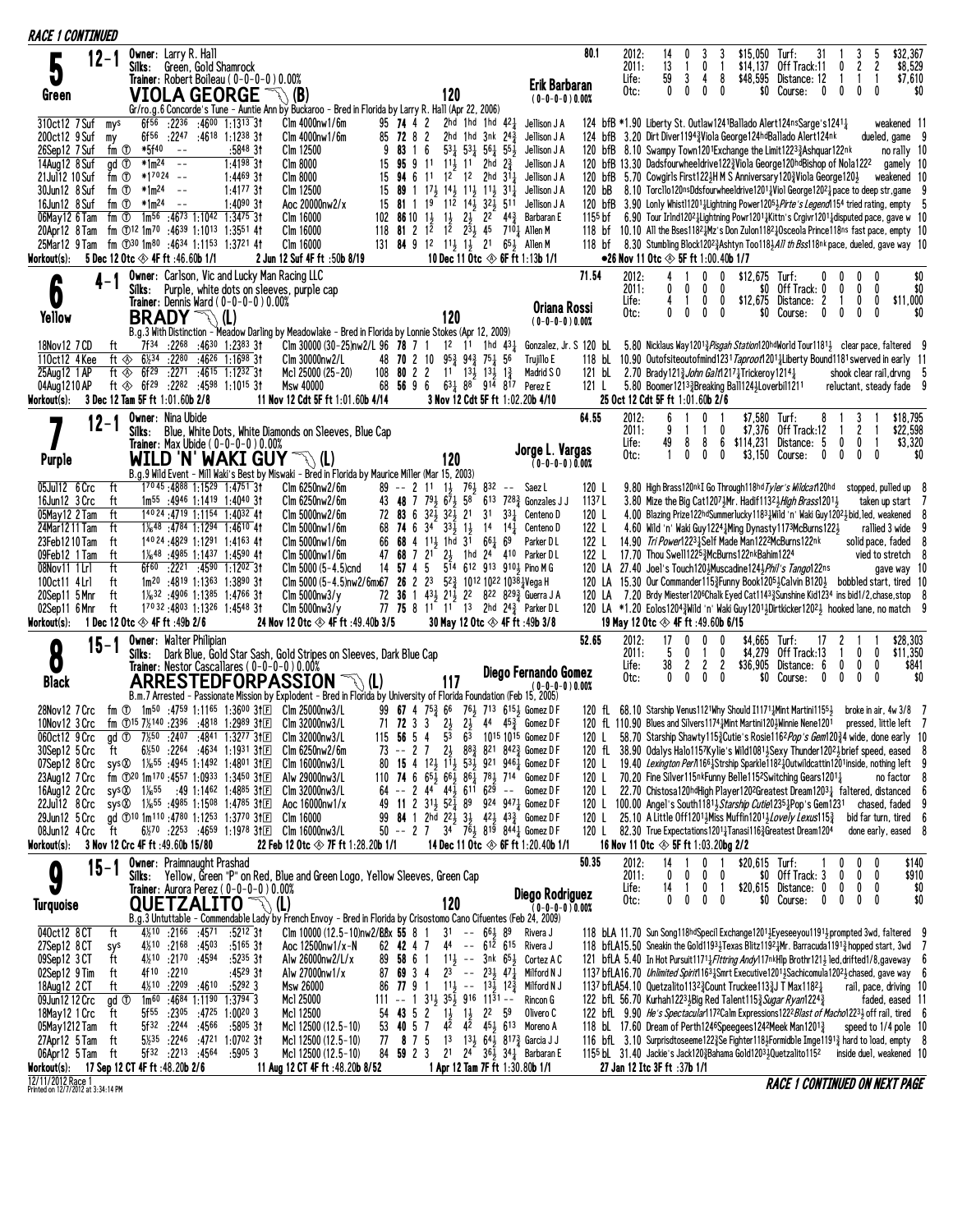| Owner: River Manor Stables<br>\$0<br>48.85<br>\$9,205<br>0<br>2012:<br>5<br>2<br>Turf:<br>0<br>0<br>$15 - 1$<br>2011:<br>9<br>2<br>Off Track: 1<br>0<br>\$1,710<br>0<br>\$5.410<br>Royal Blue, White "RMS"<br>0<br>Silks:<br>20<br>3<br>Distance:<br>$\overline{1}$<br>$\overline{c}$<br>2<br>\$6,055<br>4<br>\$17.640<br>0<br>Life:<br>1<br><b>Trainer</b> : Julie Luhr ( 0-0-0-0 ) 0.00%<br><b>Hector Rodriguez</b><br>$\mathbf{0}$<br>0<br>0<br>0<br>Course:<br>0<br>$\mathbf{0}$<br>0<br>\$0<br>Otc:<br>\$0<br>0<br>117<br><b>SHAN'S RIVER</b><br><b>Brown</b><br>(0-0-0-0)0.00%<br>B.f.4 Saint Afleet - My Agenda by Twilight Agenda - Bred in Florida by Agape Enterprises Worldwide LLC (Jan 26, 2008)<br>$:2341$ $:4727$ 1:1265 31 $E$<br>42<br>741 1010 912 Morales P<br>25Mar12 7 Tam<br>ft<br>6f36<br>Clm 8000nw2/L<br>38 39 10 1<br>7.40 Brief Holiday 1222 Moms Glide 1201 Shak Shak120 3 chased between, faded 11<br>122 b<br>$:22^{77}$ $:46^{26}$ 1:2694 31 $\text{F}$<br>$74\frac{3}{7}$<br>76<br>523 2nk Morales P<br>4.60 Sassy Lil Fox118nkShan's River12213With Excellence112nk closed fast 5 wide<br>09Mar12 6 Tam<br>ft<br>7f30<br>Clm 8000nw2/L<br>66<br>59 7 1<br>122 b<br>$76\frac{1}{4}$<br>6f36<br>:4559 1:1340 3111<br>49 7 2<br>$55\frac{1}{2}$ 45 $21\frac{3}{4}$<br>30.20 Pullmeout12013Shan's River124nkSplit Pot1203<br>24Feb12 4 Tam<br>ft<br>:2206<br>C1m 8000nw2/L<br>62<br>Morales P<br>124 b<br>going well 5 wide 9<br>76<br>$75\frac{1}{2}$<br>$6\frac{1}{2}30$<br>:2267<br>:4606 1:1927 41 $\mathbb{E}$<br>43<br>36<br>-5<br>981 914<br>Cedeno <sub>C</sub><br>122 b<br>10.60 Dogtooth Violet1181Chinasmoke1182 } All American Flyer118 3 showed little 9<br>16Feb12 5 Tam<br>ft<br>Clm 8000nw2/L<br>42<br>7f30<br>:4839 1:2772 41日<br>53<br>56 9 5<br>$31\frac{1}{2}$ 12 1nk<br>3.00 Shn's Rivr122nkQuen of th Nil1224Shr's Expecttion12221 bid 3w, drw o, lasted 10<br>:2367<br>Mc1 8000 $(8-7)$<br>Morales P<br>122 b<br>28Jan12 4Tam<br>ft<br>6%30<br>$62\frac{3}{4}$ $64\frac{1}{4}$ $66\frac{1}{5}$ 49<br>4.40 Elle's Vision1181Mecca's Gold1108Royally Sweet118hd well placed, no rally 11<br>31Dec11 1 Tam<br>ft<br>$:23^{21}$ $:47^{23}$ 1:1945 31 E<br>Mcl $8000(8-7)$<br>48<br>48 6 6<br>Moreno A<br>119 b<br>84.1<br>6f36<br>$:2341$ $:4761$ $1:1417$ $3$ †E<br>Mc18000 (8-7)<br>27<br>48<br>2<br>$63\frac{3}{2}$ $64\frac{1}{2}$ $31\frac{1}{2}$<br>118 <sub>b</sub><br>3.10 Groom's Trial1183Archrival1111Shan's River1183<br>17Dec11 4 Tam<br>ft<br>$\overline{1}$<br>Moreno A<br>angld o, going well 10<br>6f32<br>39<br>50 8 4<br>$55\frac{1}{2}$<br>$56 \quad 46\frac{1}{2} \quad 57\frac{1}{2}$ Moreno A<br>ft<br>:2273<br>:4655 1:1211 31 $\mathbb{E}$<br>118 bL 3.20 Pullmeout118 <sup>3</sup> <i>Media Lady</i> 18 <sup>1</sup> Fast Shadow 118 <sup>1</sup> }<br>03Dec11 7 Tam<br>Mc1 12500 (12.5-10)<br>evenly 8<br>ft<br>6f32<br>:2280<br>:46 <sup>76</sup> 1:12 <sup>48</sup> 3 国<br>41<br>45 2 6<br>$65\frac{1}{2}$ $66\frac{1}{2}$ $74\frac{1}{4}$ $69$<br>02Apr11 4 Tam<br>Mc1 12500 (12.5-10)<br>120 bfl. 9.90 Come On Donna1204 Affair On the Bay12013 Rags to Diamond 11813 evenly 11<br>De La Cruz F<br>7f30 :2199 :4476 1:2638 3 E<br>813 712 56 $\frac{1}{4}$ 54 $\frac{1}{4}$ Parker D L<br>ft<br>39<br>57 11 7<br>23Mar11 4 Tam<br>Mc1 12500 (12.5-10)<br>120 bfL 3.50 Grandma Xenny120ns Mopleasant1203 Cobra Kai1203<br>evenly 12<br>24 Nov 12 Cdh 4F gd :51bg 1/1<br>•19 Nov 11 Njf 3F gd :37.20bg 1/3<br>5 Nov 11 Njf 3F gd : 36.80b 2/4<br>28 Oct 11 Njf 4F gd : 49.40b 6/11<br>Workout(s):<br>ALSO ELIGIBLES - Horses below may run if any late scratches occur.<br>$\frac{1}{2}$ (<br>51.14<br><b>Owner</b> : James W. Hime<br>2012:<br>\$1,282 Turf:<br>$\mathbf{0}$<br>\$0<br>6<br>0<br>$\mathbf{0}$<br>$15 - 1$<br>\$34,383<br>2011:<br>9<br>0<br>\$6,794<br>Off Track:11<br>0<br>Silks:<br>Yellow, Yellow Dove on White Cross, Yellow Sleeves, Yellow Cap<br>46<br>9<br>3<br>\$123,476<br>Distance: 12<br>2<br>\$38,689<br>Trainer: Dana Cross (0-0-0-0) 0.00%<br>Life:<br>4<br>0<br>-1<br><b>Vernon Bush</b><br>Otc:<br>0<br>0<br>0<br>$\mathbf{0}$<br>\$0<br>Course:<br>$\mathbf{0}$<br>0<br>0<br>0<br>\$0<br>INFIELD (L)<br>120<br>$(0-0-0-0)0.00%$<br>Gr/ro.g.7 Diamond - Deck Game by Waquoit - Bred in Maryland by Wirth Brothers (Apr 07, 2005)<br>05Dec1210 Tam<br>$:22^{95}$ $:46^{41}$ 1:12 <sup>39</sup> 31<br>$C \text{Im} 5000 \text{nw} 1/6 \text{m}$<br>34 32 9 11<br>1053 1193 1114 10163Vega J L<br>122 bl 44.40 Florida's Quixote12213 Livin Large1221 Rickyon therun 122nk checked into turn 12<br>ft<br>6f <sup>36</sup><br>1131 Pol 8.80 Motin1232 3 Charmed Affair 1232 Mr. Foxy 123ns<br>180ct12 7 Crc<br>6f90<br>:2238<br>:4643 1:1288 31<br>Clm 6250nw1/9m<br>77 44 2 6<br>1hd $4nk$ $44\frac{1}{2}$ $814\frac{1}{4}$ Villegas J<br>vied inside, faded<br>sys<br>121 11 32 491 Dominguez E<br>123 bl 7.40 Zuber118 <sup>13</sup> /Onesteptogo113 <sup>6</sup> } Waikiki118 <sup>1</sup> }<br>28Sep12 3 Crc<br>6f80<br>:2285<br>:4667 1:1270 31<br>Clm 6250nw1/9m<br>63<br>59 1 3<br>off rail, faltered 5<br>ft<br>123 bl. 28.20 Bert B Don11614Sir Charlie12354Power Dreams12313<br>6½50<br>:4671 1:1987 31<br>$11 \quad 1\frac{1}{2}$<br>33 5111 Nelson L<br>12Sep12 4 Crc<br>ft<br>:2274<br>Clm 6250nw1/9m<br>85<br>56 4 1<br>inside, faltered<br>751<br>25Mar12 2Mnr<br>5f32<br>:2275<br>:4701<br>$:5982$ 31<br>44<br>45 4 7<br>851 912 9141 Davila JM<br>123 bfLA17.60 Vlint Humor12014 Tke It Home Don1234 3 Asis's Assult1201 3 off slowly, labored<br>ad<br>$C\ln 5000$ nw $2/\gamma$<br>:4745 1:0071 3t<br>11<br>$2\frac{1}{2}$<br>$26$ $44\frac{1}{4}$ Davila J M<br>123 bfLA*1.00 Northrn Prnc12023Roundup Momnt120nsLfnthtropics12013swung6w, short late<br>09Mar12 8 Mnr<br>5f32<br>:2320<br>63 1 2<br>ft<br>$C\ln 5000$ nw $2/\gamma$<br>66<br>ft<br>3 <sup>2</sup><br>5%32<br>:2266<br>:4665<br>$1:0647$ 3t<br>77<br>47 9 5<br>45<br>123 bfLA16.90 Valiant Humor12014 Neon Nights120 <sup>5</sup> Philly Frenzy1204 weakened turn, faded 10<br>10Dec11 6 Mnr<br>$C\ln 5000$ nw $2/y$<br>816917<br>Davila J M<br>73 2 3<br>5%32<br>:2275 :4685 1:0712 31<br>81<br>1hd 14 12 13<br>Davila J M<br>123 bfLA 2.90 Infield1233Mr. Crabs12333Roar Tiger Roar123hd angled 6path held safe<br>22Nov11 5 Mnr<br>sys<br>$C \ln 5000 \text{nw} 1/\text{y}$<br>$:2272$ $:4695$ 1:1481 31<br>ft<br>6f32<br>98<br>6251<br>14 12 1hd 434 Davila J M<br>123 bfLA 3.80 Philly Frenzy1231 <sup>1</sup> Trusty Leven1231 El Windo123 <sup>3</sup> hooked mid tk, short 8<br>07Nov11 5 Mnr<br>$C\ln 5000$ nw $1/y$<br>6f32 :2238 :4651 1:1316 31<br>95 59 8 2<br>1nd 13 333 57 Davila J M<br>123 bfLA34.90 Fairmont120nsValiant Humor1133Midnight Break1201 hard used,faded1/8pole 10<br>230ct11 1 Mnr<br>ft<br>$C$ lm 5000 $n$ w $2/v$<br>Workout(s):<br>25 Nov 12 Tam 5F ft 1:02.40b 5/14<br>29 Aug 12 Otc $\otimes$ 4F ft :47.80b 1/2<br>11 Aug 12 Wsf 3F ft :39.60b 1/1<br>●23 Feb 12 Mnr 3F ft :36.60b 1/20<br>Å<br><b>Owner: Blue Top Holdings Stable</b><br>88.95<br>\$8.947<br>2012:<br>6<br>\$29.047 Turf:<br>$\mathbf{0}$<br>BLUE, black "BTH" on teal triangle, black cap<br>2011:<br>\$44.382<br>Off Track: 2<br>$\mathbf{0}$<br>$\mathbf{0}$<br>\$27,690<br>Silks:<br>4<br>1<br>10<br>2<br>2<br>2<br>\$73,429<br>Distance:<br>2<br>0<br>\$17,700<br>Life:<br>-1<br>Trainer: Jorge Navarro ( 0–0–0–0 ) 0.00%<br><b>Victor Santiago</b><br>0<br>0<br>0<br>\$0<br>Otc:<br>0<br>Course:<br>0<br>0<br>0<br>0<br>\$0<br>120<br>AFRICANIST (L)<br>$(0-0-0-0)0.00%$<br>Gr/ro.c.3 Johannesburg - Mekko Hokte by Holy Bull - Bred in Kentucky by Windmill Manor Farms, Inc. & Petaluma Bloodstock (Apr 26, 2009)<br>160ct12 7Prx<br>ft<br>$:22^{63}$ $:46^{12}$ 1:1118 31<br>75 94 6 3 42 52 43 32 5 Santiago V<br>3.70 Pryce's Posse116 <sup>2</sup> Dr. Wesley1143Africanist119 <sup>3</sup> wide trip, closed well 8<br>6f <sup>40</sup><br>Str 25000nw3/L<br>119 L<br>$2^3$ $2^1$ 11 $14\frac{1}{4}$<br>Clm 25000 (25-20)nw2/L 82 $96$ 4 3<br>22Sep12 7Mth<br>ft<br>6f40<br>:2257<br>:4624 1:1176 3†<br>Curatolo R<br>118L<br>*.70 Africanist1184 $1$ Camp Party1131Sammy's Trip1202 $\frac{3}{4}$<br>3 wide, handily 5<br>$:2294$ $:4607$ 1:2382 31<br>66 83 4 8 $73\frac{3}{4}$ 76 $75\frac{1}{2}$ 77 Sextellano J<br>05Aug1211 Sar<br>7f24<br>$C$ lm 20000 $c$ nd- $c$<br>117L<br>*2.65 Amricn Land12323Rockstr Life11713A Boy Nmed Em117hdbumped start, 3w turn 13<br>m <sub>V</sub><br>Claimed by Blue Top Holdings Stable from Windmill Manor Farm for \$20,000, Kenneally Eddie - Trainer<br>75 <b>97</b> 3 $5^2\frac{1}{2}$ 53<br>19May12 4 Bel<br>ft<br>$1\frac{1}{6}$ <sup>48</sup> :46 <sup>99</sup> 1:10 <sup>91</sup> 1:42 <sup>13</sup> 3<br>Aoc 75000nw1/x-N<br>$63\frac{3}{4}$ 44<br>571<br>9.70 Street Brw111811 Infltion Target1184 <i>Forward March</i> 118 <sup>2</sup> ducked in 1/4, empty 6<br>Maragh R<br>118 L<br>76 91 6 2 3 3 2 4 2 4 4 3<br>63<br>5.70 Hyper12211Liston122nkFlamin' Hot122nk<br>19Apr12 7 Agu<br>fm ①9 $1\frac{1}{6}$ 88 :4903 1:1384 1:4367 31<br>Aoc 35000nw1/x-N<br>Dominguez R A 116 L<br>tracked ins, outkicked<br>8<br>fm $\textcircled{12}\,1\frac{1}{6}$ , $95\;$ : 4710 1:1162 1:4158 3<br>$102$ 90 9 $2^{1}$ $2^{1}$ $2^{1}$ $2^{1}$ $2^{1}$ $2^{1}$<br>08Jan12 8 GP<br>Aoc 75000nw1/x-N<br>118 L<br>5.50 Star Channe/1201Africanist118hdHeiko120hd<br>chased winner 9<br>Leparoux JR<br>26Nov1111 CD<br>$1\frac{1}{6}$ 34 : 4749 1:1262 1:4446 2<br>Stk - KyJCG2 - 150k<br>84 2 85 3 89 3 95 3 810 68<br>122 LA 12.70 Gemologist12213 Ever So Lucky122nkTimely Tally1223 inside, no threat 11<br>ft<br>76<br>Lanerie C J<br>75<br>75 9 $65\frac{1}{2}$ $64$ $53\frac{1}{2}$ $32\frac{1}{2}$ $1\frac{1}{2}$<br>03Nov11 9 CD<br>sys<br>$1\frac{1}{6}$ 34 :4906 1:1505 1:4806 2<br>Msw 46000<br>Castellano J<br>118 LA 2.20 Africanist1183 Tritap1181 Congenia 1184<br>$circled 6 w$ , in time 11<br>7f24<br>:2259 :4527 1:2397 2<br>81103<br>56<br>03Sep11 7Sar<br>ft<br>Msw 55000<br>63<br>58 25 361 Castellano J<br>*1.45 Alpha1196Invocation1193Africanist11913<br>bobbled brk.4-5w turn 10<br>119 L<br>6%80 :2211 :4527 1:1702 2<br>61 78 1 6 $65\frac{3}{4}$ 65 33 $26$ Castellano J<br>ft<br>119 L 13.10 Currency Swap1196Africanist119hd Takes the Gold 1934 tight early, near rail 9<br>06Aug11 3 Sar<br>Msw 54000<br>2 Dec 12 Tam 5F ft 1:02.80b 16/21<br>24 Nov 12 Tam 5F ft 1:02.40b 10/22<br>17 Nov 12 Tam 4F ft :49.60b 16/32<br>6 Oct 12 Mth 4F ft :49.60b 33/70<br>Workout(s):<br>L-Lasix: L1-First Time Lasix: TV - Florida Bred<br>Equipment Change: Radiohead (GB) will race with Blinkers Off | <b>RACE 1 CONTINUED</b> |  |  |  |  |  |  |  |  |  |  |  |  |  |  |  |  |
|-----------------------------------------------------------------------------------------------------------------------------------------------------------------------------------------------------------------------------------------------------------------------------------------------------------------------------------------------------------------------------------------------------------------------------------------------------------------------------------------------------------------------------------------------------------------------------------------------------------------------------------------------------------------------------------------------------------------------------------------------------------------------------------------------------------------------------------------------------------------------------------------------------------------------------------------------------------------------------------------------------------------------------------------------------------------------------------------------------------------------------------------------------------------------------------------------------------------------------------------------------------------------------------------------------------------------------------------------------------------------------------------------------------------------------------------------------------------------------------------------------------------------------------------------------------------------------------------------------------------------------------------------------------------------------------------------------------------------------------------------------------------------------------------------------------------------------------------------------------------------------------------------------------------------------------------------------------------------------------------------------------------------------------------------------------------------------------------------------------------------------------------------------------------------------------------------------------------------------------------------------------------------------------------------------------------------------------------------------------------------------------------------------------------------------------------------------------------------------------------------------------------------------------------------------------------------------------------------------------------------------------------------------------------------------------------------------------------------------------------------------------------------------------------------------------------------------------------------------------------------------------------------------------------------------------------------------------------------------------------------------------------------------------------------------------------------------------------------------------------------------------------------------------------------------------------------------------------------------------------------------------------------------------------------------------------------------------------------------------------------------------------------------------------------------------------------------------------------------------------------------------------------------------------------------------------------------------------------------------------------------------------------------------------------------------------------------------------------------------------------------------------------------------------------------------------------------------------------------------------------------------------------------------------------------------------------------------------------------------------------------------------------------------------------------------------------------------------------------------------------------------------------------------------------------------------------------------------------------------------------------------------------------------------------------------------------------------------------------------------------------------------------------------------------------------------------------------------------------------------------------------------------------------------------------------------------------------------------------------------------------------------------------------------------------------------------------------------------------------------------------------------------------------------------------------------------------------------------------------------------------------------------------------------------------------------------------------------------------------------------------------------------------------------------------------------------------------------------------------------------------------------------------------------------------------------------------------------------------------------------------------------------------------------------------------------------------------------------------------------------------------------------------------------------------------------------------------------------------------------------------------------------------------------------------------------------------------------------------------------------------------------------------------------------------------------------------------------------------------------------------------------------------------------------------------------------------------------------------------------------------------------------------------------------------------------------------------------------------------------------------------------------------------------------------------------------------------------------------------------------------------------------------------------------------------------------------------------------------------------------------------------------------------------------------------------------------------------------------------------------------------------------------------------------------------------------------------------------------------------------------------------------------------------------------------------------------------------------------------------------------------------------------------------------------------------------------------------------------------------------------------------------------------------------------------------------------------------------------------------------------------------------------------------------------------------------------------------------------------------------------------------------------------------------------------------------------------------------------------------------------------------------------------------------------------------------------------------------------------------------------------------------------------------------------------------------------------------------------------------------------------------------------------------------------------------------------------------------------------------------------------------------------------------------------------------------------------------------------------------------------------------------------------------------------------------------------------------------------------------------------------------------------------------------------------------------------------------------------------------------------------------------------------------------------------------------------------------------------------------------------------------------------------------------------------------------------------------------------------------------------------------------------------------------------------------------------------------------------------------------------------------------------------------------------------------------------------------------------------------------------------------------------------------------------------------------------------------------------------------------------------------------------------------------------------------------------------------------------------------------------------------------------------------------------------------------------------------------------------------------------------------------------------------------------------------------------------------------------------------------------------------------------------------------------------------------------------------------------------------------------------------------------------------------------------------------------------------------------------------------------------------------------------------------------------------------------------------------------------------------------------------------------------------------------------------------------------------------------------------------------------------------------------------------------------------------------------------------------------------------------------------------------------------------------------------------------------------------------------------------------------------------------------------------------------------------------------------------------------------------------------------------------------------------------------------------------------------------------------------------------------------------------------------------------------------------------------------------------------------------------------------------------------------------------------------------------------------------------------------------------------------------------------------------------------------------------------------------------------------------------------------------------------------------------------------------------------------------------------------------------------------------------------------------------------------------------------------------------------------------------------------------------------------------------------------------------------------------------------------------------------------------------------------------------------------|-------------------------|--|--|--|--|--|--|--|--|--|--|--|--|--|--|--|--|
|                                                                                                                                                                                                                                                                                                                                                                                                                                                                                                                                                                                                                                                                                                                                                                                                                                                                                                                                                                                                                                                                                                                                                                                                                                                                                                                                                                                                                                                                                                                                                                                                                                                                                                                                                                                                                                                                                                                                                                                                                                                                                                                                                                                                                                                                                                                                                                                                                                                                                                                                                                                                                                                                                                                                                                                                                                                                                                                                                                                                                                                                                                                                                                                                                                                                                                                                                                                                                                                                                                                                                                                                                                                                                                                                                                                                                                                                                                                                                                                                                                                                                                                                                                                                                                                                                                                                                                                                                                                                                                                                                                                                                                                                                                                                                                                                                                                                                                                                                                                                                                                                                                                                                                                                                                                                                                                                                                                                                                                                                                                                                                                                                                                                                                                                                                                                                                                                                                                                                                                                                                                                                                                                                                                                                                                                                                                                                                                                                                                                                                                                                                                                                                                                                                                                                                                                                                                                                                                                                                                                                                                                                                                                                                                                                                                                                                                                                                                                                                                                                                                                                                                                                                                                                                                                                                                                                                                                                                                                                                                                                                                                                                                                                                                                                                                                                                                                                                                                                                                                                                                                                                                                                                                                                                                                                                                                                                                                                                                                                                                                                                                                                                                                                                                                                                                                                                                                                                                                                                                                                                                                                                                                                                                                                                                                                                                                                                                                                                                                                                                                                                                                                                                                                                                                                                                                                                                                                                                                                                                                                                                                                                                                                                                                                         |                         |  |  |  |  |  |  |  |  |  |  |  |  |  |  |  |  |
|                                                                                                                                                                                                                                                                                                                                                                                                                                                                                                                                                                                                                                                                                                                                                                                                                                                                                                                                                                                                                                                                                                                                                                                                                                                                                                                                                                                                                                                                                                                                                                                                                                                                                                                                                                                                                                                                                                                                                                                                                                                                                                                                                                                                                                                                                                                                                                                                                                                                                                                                                                                                                                                                                                                                                                                                                                                                                                                                                                                                                                                                                                                                                                                                                                                                                                                                                                                                                                                                                                                                                                                                                                                                                                                                                                                                                                                                                                                                                                                                                                                                                                                                                                                                                                                                                                                                                                                                                                                                                                                                                                                                                                                                                                                                                                                                                                                                                                                                                                                                                                                                                                                                                                                                                                                                                                                                                                                                                                                                                                                                                                                                                                                                                                                                                                                                                                                                                                                                                                                                                                                                                                                                                                                                                                                                                                                                                                                                                                                                                                                                                                                                                                                                                                                                                                                                                                                                                                                                                                                                                                                                                                                                                                                                                                                                                                                                                                                                                                                                                                                                                                                                                                                                                                                                                                                                                                                                                                                                                                                                                                                                                                                                                                                                                                                                                                                                                                                                                                                                                                                                                                                                                                                                                                                                                                                                                                                                                                                                                                                                                                                                                                                                                                                                                                                                                                                                                                                                                                                                                                                                                                                                                                                                                                                                                                                                                                                                                                                                                                                                                                                                                                                                                                                                                                                                                                                                                                                                                                                                                                                                                                                                                                                                                         |                         |  |  |  |  |  |  |  |  |  |  |  |  |  |  |  |  |
|                                                                                                                                                                                                                                                                                                                                                                                                                                                                                                                                                                                                                                                                                                                                                                                                                                                                                                                                                                                                                                                                                                                                                                                                                                                                                                                                                                                                                                                                                                                                                                                                                                                                                                                                                                                                                                                                                                                                                                                                                                                                                                                                                                                                                                                                                                                                                                                                                                                                                                                                                                                                                                                                                                                                                                                                                                                                                                                                                                                                                                                                                                                                                                                                                                                                                                                                                                                                                                                                                                                                                                                                                                                                                                                                                                                                                                                                                                                                                                                                                                                                                                                                                                                                                                                                                                                                                                                                                                                                                                                                                                                                                                                                                                                                                                                                                                                                                                                                                                                                                                                                                                                                                                                                                                                                                                                                                                                                                                                                                                                                                                                                                                                                                                                                                                                                                                                                                                                                                                                                                                                                                                                                                                                                                                                                                                                                                                                                                                                                                                                                                                                                                                                                                                                                                                                                                                                                                                                                                                                                                                                                                                                                                                                                                                                                                                                                                                                                                                                                                                                                                                                                                                                                                                                                                                                                                                                                                                                                                                                                                                                                                                                                                                                                                                                                                                                                                                                                                                                                                                                                                                                                                                                                                                                                                                                                                                                                                                                                                                                                                                                                                                                                                                                                                                                                                                                                                                                                                                                                                                                                                                                                                                                                                                                                                                                                                                                                                                                                                                                                                                                                                                                                                                                                                                                                                                                                                                                                                                                                                                                                                                                                                                                                                         |                         |  |  |  |  |  |  |  |  |  |  |  |  |  |  |  |  |
|                                                                                                                                                                                                                                                                                                                                                                                                                                                                                                                                                                                                                                                                                                                                                                                                                                                                                                                                                                                                                                                                                                                                                                                                                                                                                                                                                                                                                                                                                                                                                                                                                                                                                                                                                                                                                                                                                                                                                                                                                                                                                                                                                                                                                                                                                                                                                                                                                                                                                                                                                                                                                                                                                                                                                                                                                                                                                                                                                                                                                                                                                                                                                                                                                                                                                                                                                                                                                                                                                                                                                                                                                                                                                                                                                                                                                                                                                                                                                                                                                                                                                                                                                                                                                                                                                                                                                                                                                                                                                                                                                                                                                                                                                                                                                                                                                                                                                                                                                                                                                                                                                                                                                                                                                                                                                                                                                                                                                                                                                                                                                                                                                                                                                                                                                                                                                                                                                                                                                                                                                                                                                                                                                                                                                                                                                                                                                                                                                                                                                                                                                                                                                                                                                                                                                                                                                                                                                                                                                                                                                                                                                                                                                                                                                                                                                                                                                                                                                                                                                                                                                                                                                                                                                                                                                                                                                                                                                                                                                                                                                                                                                                                                                                                                                                                                                                                                                                                                                                                                                                                                                                                                                                                                                                                                                                                                                                                                                                                                                                                                                                                                                                                                                                                                                                                                                                                                                                                                                                                                                                                                                                                                                                                                                                                                                                                                                                                                                                                                                                                                                                                                                                                                                                                                                                                                                                                                                                                                                                                                                                                                                                                                                                                                                         |                         |  |  |  |  |  |  |  |  |  |  |  |  |  |  |  |  |
|                                                                                                                                                                                                                                                                                                                                                                                                                                                                                                                                                                                                                                                                                                                                                                                                                                                                                                                                                                                                                                                                                                                                                                                                                                                                                                                                                                                                                                                                                                                                                                                                                                                                                                                                                                                                                                                                                                                                                                                                                                                                                                                                                                                                                                                                                                                                                                                                                                                                                                                                                                                                                                                                                                                                                                                                                                                                                                                                                                                                                                                                                                                                                                                                                                                                                                                                                                                                                                                                                                                                                                                                                                                                                                                                                                                                                                                                                                                                                                                                                                                                                                                                                                                                                                                                                                                                                                                                                                                                                                                                                                                                                                                                                                                                                                                                                                                                                                                                                                                                                                                                                                                                                                                                                                                                                                                                                                                                                                                                                                                                                                                                                                                                                                                                                                                                                                                                                                                                                                                                                                                                                                                                                                                                                                                                                                                                                                                                                                                                                                                                                                                                                                                                                                                                                                                                                                                                                                                                                                                                                                                                                                                                                                                                                                                                                                                                                                                                                                                                                                                                                                                                                                                                                                                                                                                                                                                                                                                                                                                                                                                                                                                                                                                                                                                                                                                                                                                                                                                                                                                                                                                                                                                                                                                                                                                                                                                                                                                                                                                                                                                                                                                                                                                                                                                                                                                                                                                                                                                                                                                                                                                                                                                                                                                                                                                                                                                                                                                                                                                                                                                                                                                                                                                                                                                                                                                                                                                                                                                                                                                                                                                                                                                                                         |                         |  |  |  |  |  |  |  |  |  |  |  |  |  |  |  |  |
|                                                                                                                                                                                                                                                                                                                                                                                                                                                                                                                                                                                                                                                                                                                                                                                                                                                                                                                                                                                                                                                                                                                                                                                                                                                                                                                                                                                                                                                                                                                                                                                                                                                                                                                                                                                                                                                                                                                                                                                                                                                                                                                                                                                                                                                                                                                                                                                                                                                                                                                                                                                                                                                                                                                                                                                                                                                                                                                                                                                                                                                                                                                                                                                                                                                                                                                                                                                                                                                                                                                                                                                                                                                                                                                                                                                                                                                                                                                                                                                                                                                                                                                                                                                                                                                                                                                                                                                                                                                                                                                                                                                                                                                                                                                                                                                                                                                                                                                                                                                                                                                                                                                                                                                                                                                                                                                                                                                                                                                                                                                                                                                                                                                                                                                                                                                                                                                                                                                                                                                                                                                                                                                                                                                                                                                                                                                                                                                                                                                                                                                                                                                                                                                                                                                                                                                                                                                                                                                                                                                                                                                                                                                                                                                                                                                                                                                                                                                                                                                                                                                                                                                                                                                                                                                                                                                                                                                                                                                                                                                                                                                                                                                                                                                                                                                                                                                                                                                                                                                                                                                                                                                                                                                                                                                                                                                                                                                                                                                                                                                                                                                                                                                                                                                                                                                                                                                                                                                                                                                                                                                                                                                                                                                                                                                                                                                                                                                                                                                                                                                                                                                                                                                                                                                                                                                                                                                                                                                                                                                                                                                                                                                                                                                                                         |                         |  |  |  |  |  |  |  |  |  |  |  |  |  |  |  |  |
|                                                                                                                                                                                                                                                                                                                                                                                                                                                                                                                                                                                                                                                                                                                                                                                                                                                                                                                                                                                                                                                                                                                                                                                                                                                                                                                                                                                                                                                                                                                                                                                                                                                                                                                                                                                                                                                                                                                                                                                                                                                                                                                                                                                                                                                                                                                                                                                                                                                                                                                                                                                                                                                                                                                                                                                                                                                                                                                                                                                                                                                                                                                                                                                                                                                                                                                                                                                                                                                                                                                                                                                                                                                                                                                                                                                                                                                                                                                                                                                                                                                                                                                                                                                                                                                                                                                                                                                                                                                                                                                                                                                                                                                                                                                                                                                                                                                                                                                                                                                                                                                                                                                                                                                                                                                                                                                                                                                                                                                                                                                                                                                                                                                                                                                                                                                                                                                                                                                                                                                                                                                                                                                                                                                                                                                                                                                                                                                                                                                                                                                                                                                                                                                                                                                                                                                                                                                                                                                                                                                                                                                                                                                                                                                                                                                                                                                                                                                                                                                                                                                                                                                                                                                                                                                                                                                                                                                                                                                                                                                                                                                                                                                                                                                                                                                                                                                                                                                                                                                                                                                                                                                                                                                                                                                                                                                                                                                                                                                                                                                                                                                                                                                                                                                                                                                                                                                                                                                                                                                                                                                                                                                                                                                                                                                                                                                                                                                                                                                                                                                                                                                                                                                                                                                                                                                                                                                                                                                                                                                                                                                                                                                                                                                                                         |                         |  |  |  |  |  |  |  |  |  |  |  |  |  |  |  |  |
|                                                                                                                                                                                                                                                                                                                                                                                                                                                                                                                                                                                                                                                                                                                                                                                                                                                                                                                                                                                                                                                                                                                                                                                                                                                                                                                                                                                                                                                                                                                                                                                                                                                                                                                                                                                                                                                                                                                                                                                                                                                                                                                                                                                                                                                                                                                                                                                                                                                                                                                                                                                                                                                                                                                                                                                                                                                                                                                                                                                                                                                                                                                                                                                                                                                                                                                                                                                                                                                                                                                                                                                                                                                                                                                                                                                                                                                                                                                                                                                                                                                                                                                                                                                                                                                                                                                                                                                                                                                                                                                                                                                                                                                                                                                                                                                                                                                                                                                                                                                                                                                                                                                                                                                                                                                                                                                                                                                                                                                                                                                                                                                                                                                                                                                                                                                                                                                                                                                                                                                                                                                                                                                                                                                                                                                                                                                                                                                                                                                                                                                                                                                                                                                                                                                                                                                                                                                                                                                                                                                                                                                                                                                                                                                                                                                                                                                                                                                                                                                                                                                                                                                                                                                                                                                                                                                                                                                                                                                                                                                                                                                                                                                                                                                                                                                                                                                                                                                                                                                                                                                                                                                                                                                                                                                                                                                                                                                                                                                                                                                                                                                                                                                                                                                                                                                                                                                                                                                                                                                                                                                                                                                                                                                                                                                                                                                                                                                                                                                                                                                                                                                                                                                                                                                                                                                                                                                                                                                                                                                                                                                                                                                                                                                                                         |                         |  |  |  |  |  |  |  |  |  |  |  |  |  |  |  |  |
|                                                                                                                                                                                                                                                                                                                                                                                                                                                                                                                                                                                                                                                                                                                                                                                                                                                                                                                                                                                                                                                                                                                                                                                                                                                                                                                                                                                                                                                                                                                                                                                                                                                                                                                                                                                                                                                                                                                                                                                                                                                                                                                                                                                                                                                                                                                                                                                                                                                                                                                                                                                                                                                                                                                                                                                                                                                                                                                                                                                                                                                                                                                                                                                                                                                                                                                                                                                                                                                                                                                                                                                                                                                                                                                                                                                                                                                                                                                                                                                                                                                                                                                                                                                                                                                                                                                                                                                                                                                                                                                                                                                                                                                                                                                                                                                                                                                                                                                                                                                                                                                                                                                                                                                                                                                                                                                                                                                                                                                                                                                                                                                                                                                                                                                                                                                                                                                                                                                                                                                                                                                                                                                                                                                                                                                                                                                                                                                                                                                                                                                                                                                                                                                                                                                                                                                                                                                                                                                                                                                                                                                                                                                                                                                                                                                                                                                                                                                                                                                                                                                                                                                                                                                                                                                                                                                                                                                                                                                                                                                                                                                                                                                                                                                                                                                                                                                                                                                                                                                                                                                                                                                                                                                                                                                                                                                                                                                                                                                                                                                                                                                                                                                                                                                                                                                                                                                                                                                                                                                                                                                                                                                                                                                                                                                                                                                                                                                                                                                                                                                                                                                                                                                                                                                                                                                                                                                                                                                                                                                                                                                                                                                                                                                                                         |                         |  |  |  |  |  |  |  |  |  |  |  |  |  |  |  |  |
|                                                                                                                                                                                                                                                                                                                                                                                                                                                                                                                                                                                                                                                                                                                                                                                                                                                                                                                                                                                                                                                                                                                                                                                                                                                                                                                                                                                                                                                                                                                                                                                                                                                                                                                                                                                                                                                                                                                                                                                                                                                                                                                                                                                                                                                                                                                                                                                                                                                                                                                                                                                                                                                                                                                                                                                                                                                                                                                                                                                                                                                                                                                                                                                                                                                                                                                                                                                                                                                                                                                                                                                                                                                                                                                                                                                                                                                                                                                                                                                                                                                                                                                                                                                                                                                                                                                                                                                                                                                                                                                                                                                                                                                                                                                                                                                                                                                                                                                                                                                                                                                                                                                                                                                                                                                                                                                                                                                                                                                                                                                                                                                                                                                                                                                                                                                                                                                                                                                                                                                                                                                                                                                                                                                                                                                                                                                                                                                                                                                                                                                                                                                                                                                                                                                                                                                                                                                                                                                                                                                                                                                                                                                                                                                                                                                                                                                                                                                                                                                                                                                                                                                                                                                                                                                                                                                                                                                                                                                                                                                                                                                                                                                                                                                                                                                                                                                                                                                                                                                                                                                                                                                                                                                                                                                                                                                                                                                                                                                                                                                                                                                                                                                                                                                                                                                                                                                                                                                                                                                                                                                                                                                                                                                                                                                                                                                                                                                                                                                                                                                                                                                                                                                                                                                                                                                                                                                                                                                                                                                                                                                                                                                                                                                                                         |                         |  |  |  |  |  |  |  |  |  |  |  |  |  |  |  |  |
|                                                                                                                                                                                                                                                                                                                                                                                                                                                                                                                                                                                                                                                                                                                                                                                                                                                                                                                                                                                                                                                                                                                                                                                                                                                                                                                                                                                                                                                                                                                                                                                                                                                                                                                                                                                                                                                                                                                                                                                                                                                                                                                                                                                                                                                                                                                                                                                                                                                                                                                                                                                                                                                                                                                                                                                                                                                                                                                                                                                                                                                                                                                                                                                                                                                                                                                                                                                                                                                                                                                                                                                                                                                                                                                                                                                                                                                                                                                                                                                                                                                                                                                                                                                                                                                                                                                                                                                                                                                                                                                                                                                                                                                                                                                                                                                                                                                                                                                                                                                                                                                                                                                                                                                                                                                                                                                                                                                                                                                                                                                                                                                                                                                                                                                                                                                                                                                                                                                                                                                                                                                                                                                                                                                                                                                                                                                                                                                                                                                                                                                                                                                                                                                                                                                                                                                                                                                                                                                                                                                                                                                                                                                                                                                                                                                                                                                                                                                                                                                                                                                                                                                                                                                                                                                                                                                                                                                                                                                                                                                                                                                                                                                                                                                                                                                                                                                                                                                                                                                                                                                                                                                                                                                                                                                                                                                                                                                                                                                                                                                                                                                                                                                                                                                                                                                                                                                                                                                                                                                                                                                                                                                                                                                                                                                                                                                                                                                                                                                                                                                                                                                                                                                                                                                                                                                                                                                                                                                                                                                                                                                                                                                                                                                                                         |                         |  |  |  |  |  |  |  |  |  |  |  |  |  |  |  |  |
|                                                                                                                                                                                                                                                                                                                                                                                                                                                                                                                                                                                                                                                                                                                                                                                                                                                                                                                                                                                                                                                                                                                                                                                                                                                                                                                                                                                                                                                                                                                                                                                                                                                                                                                                                                                                                                                                                                                                                                                                                                                                                                                                                                                                                                                                                                                                                                                                                                                                                                                                                                                                                                                                                                                                                                                                                                                                                                                                                                                                                                                                                                                                                                                                                                                                                                                                                                                                                                                                                                                                                                                                                                                                                                                                                                                                                                                                                                                                                                                                                                                                                                                                                                                                                                                                                                                                                                                                                                                                                                                                                                                                                                                                                                                                                                                                                                                                                                                                                                                                                                                                                                                                                                                                                                                                                                                                                                                                                                                                                                                                                                                                                                                                                                                                                                                                                                                                                                                                                                                                                                                                                                                                                                                                                                                                                                                                                                                                                                                                                                                                                                                                                                                                                                                                                                                                                                                                                                                                                                                                                                                                                                                                                                                                                                                                                                                                                                                                                                                                                                                                                                                                                                                                                                                                                                                                                                                                                                                                                                                                                                                                                                                                                                                                                                                                                                                                                                                                                                                                                                                                                                                                                                                                                                                                                                                                                                                                                                                                                                                                                                                                                                                                                                                                                                                                                                                                                                                                                                                                                                                                                                                                                                                                                                                                                                                                                                                                                                                                                                                                                                                                                                                                                                                                                                                                                                                                                                                                                                                                                                                                                                                                                                                                                         |                         |  |  |  |  |  |  |  |  |  |  |  |  |  |  |  |  |
|                                                                                                                                                                                                                                                                                                                                                                                                                                                                                                                                                                                                                                                                                                                                                                                                                                                                                                                                                                                                                                                                                                                                                                                                                                                                                                                                                                                                                                                                                                                                                                                                                                                                                                                                                                                                                                                                                                                                                                                                                                                                                                                                                                                                                                                                                                                                                                                                                                                                                                                                                                                                                                                                                                                                                                                                                                                                                                                                                                                                                                                                                                                                                                                                                                                                                                                                                                                                                                                                                                                                                                                                                                                                                                                                                                                                                                                                                                                                                                                                                                                                                                                                                                                                                                                                                                                                                                                                                                                                                                                                                                                                                                                                                                                                                                                                                                                                                                                                                                                                                                                                                                                                                                                                                                                                                                                                                                                                                                                                                                                                                                                                                                                                                                                                                                                                                                                                                                                                                                                                                                                                                                                                                                                                                                                                                                                                                                                                                                                                                                                                                                                                                                                                                                                                                                                                                                                                                                                                                                                                                                                                                                                                                                                                                                                                                                                                                                                                                                                                                                                                                                                                                                                                                                                                                                                                                                                                                                                                                                                                                                                                                                                                                                                                                                                                                                                                                                                                                                                                                                                                                                                                                                                                                                                                                                                                                                                                                                                                                                                                                                                                                                                                                                                                                                                                                                                                                                                                                                                                                                                                                                                                                                                                                                                                                                                                                                                                                                                                                                                                                                                                                                                                                                                                                                                                                                                                                                                                                                                                                                                                                                                                                                                                                         |                         |  |  |  |  |  |  |  |  |  |  |  |  |  |  |  |  |
|                                                                                                                                                                                                                                                                                                                                                                                                                                                                                                                                                                                                                                                                                                                                                                                                                                                                                                                                                                                                                                                                                                                                                                                                                                                                                                                                                                                                                                                                                                                                                                                                                                                                                                                                                                                                                                                                                                                                                                                                                                                                                                                                                                                                                                                                                                                                                                                                                                                                                                                                                                                                                                                                                                                                                                                                                                                                                                                                                                                                                                                                                                                                                                                                                                                                                                                                                                                                                                                                                                                                                                                                                                                                                                                                                                                                                                                                                                                                                                                                                                                                                                                                                                                                                                                                                                                                                                                                                                                                                                                                                                                                                                                                                                                                                                                                                                                                                                                                                                                                                                                                                                                                                                                                                                                                                                                                                                                                                                                                                                                                                                                                                                                                                                                                                                                                                                                                                                                                                                                                                                                                                                                                                                                                                                                                                                                                                                                                                                                                                                                                                                                                                                                                                                                                                                                                                                                                                                                                                                                                                                                                                                                                                                                                                                                                                                                                                                                                                                                                                                                                                                                                                                                                                                                                                                                                                                                                                                                                                                                                                                                                                                                                                                                                                                                                                                                                                                                                                                                                                                                                                                                                                                                                                                                                                                                                                                                                                                                                                                                                                                                                                                                                                                                                                                                                                                                                                                                                                                                                                                                                                                                                                                                                                                                                                                                                                                                                                                                                                                                                                                                                                                                                                                                                                                                                                                                                                                                                                                                                                                                                                                                                                                                                                         |                         |  |  |  |  |  |  |  |  |  |  |  |  |  |  |  |  |
|                                                                                                                                                                                                                                                                                                                                                                                                                                                                                                                                                                                                                                                                                                                                                                                                                                                                                                                                                                                                                                                                                                                                                                                                                                                                                                                                                                                                                                                                                                                                                                                                                                                                                                                                                                                                                                                                                                                                                                                                                                                                                                                                                                                                                                                                                                                                                                                                                                                                                                                                                                                                                                                                                                                                                                                                                                                                                                                                                                                                                                                                                                                                                                                                                                                                                                                                                                                                                                                                                                                                                                                                                                                                                                                                                                                                                                                                                                                                                                                                                                                                                                                                                                                                                                                                                                                                                                                                                                                                                                                                                                                                                                                                                                                                                                                                                                                                                                                                                                                                                                                                                                                                                                                                                                                                                                                                                                                                                                                                                                                                                                                                                                                                                                                                                                                                                                                                                                                                                                                                                                                                                                                                                                                                                                                                                                                                                                                                                                                                                                                                                                                                                                                                                                                                                                                                                                                                                                                                                                                                                                                                                                                                                                                                                                                                                                                                                                                                                                                                                                                                                                                                                                                                                                                                                                                                                                                                                                                                                                                                                                                                                                                                                                                                                                                                                                                                                                                                                                                                                                                                                                                                                                                                                                                                                                                                                                                                                                                                                                                                                                                                                                                                                                                                                                                                                                                                                                                                                                                                                                                                                                                                                                                                                                                                                                                                                                                                                                                                                                                                                                                                                                                                                                                                                                                                                                                                                                                                                                                                                                                                                                                                                                                                                         |                         |  |  |  |  |  |  |  |  |  |  |  |  |  |  |  |  |
|                                                                                                                                                                                                                                                                                                                                                                                                                                                                                                                                                                                                                                                                                                                                                                                                                                                                                                                                                                                                                                                                                                                                                                                                                                                                                                                                                                                                                                                                                                                                                                                                                                                                                                                                                                                                                                                                                                                                                                                                                                                                                                                                                                                                                                                                                                                                                                                                                                                                                                                                                                                                                                                                                                                                                                                                                                                                                                                                                                                                                                                                                                                                                                                                                                                                                                                                                                                                                                                                                                                                                                                                                                                                                                                                                                                                                                                                                                                                                                                                                                                                                                                                                                                                                                                                                                                                                                                                                                                                                                                                                                                                                                                                                                                                                                                                                                                                                                                                                                                                                                                                                                                                                                                                                                                                                                                                                                                                                                                                                                                                                                                                                                                                                                                                                                                                                                                                                                                                                                                                                                                                                                                                                                                                                                                                                                                                                                                                                                                                                                                                                                                                                                                                                                                                                                                                                                                                                                                                                                                                                                                                                                                                                                                                                                                                                                                                                                                                                                                                                                                                                                                                                                                                                                                                                                                                                                                                                                                                                                                                                                                                                                                                                                                                                                                                                                                                                                                                                                                                                                                                                                                                                                                                                                                                                                                                                                                                                                                                                                                                                                                                                                                                                                                                                                                                                                                                                                                                                                                                                                                                                                                                                                                                                                                                                                                                                                                                                                                                                                                                                                                                                                                                                                                                                                                                                                                                                                                                                                                                                                                                                                                                                                                                                         |                         |  |  |  |  |  |  |  |  |  |  |  |  |  |  |  |  |
|                                                                                                                                                                                                                                                                                                                                                                                                                                                                                                                                                                                                                                                                                                                                                                                                                                                                                                                                                                                                                                                                                                                                                                                                                                                                                                                                                                                                                                                                                                                                                                                                                                                                                                                                                                                                                                                                                                                                                                                                                                                                                                                                                                                                                                                                                                                                                                                                                                                                                                                                                                                                                                                                                                                                                                                                                                                                                                                                                                                                                                                                                                                                                                                                                                                                                                                                                                                                                                                                                                                                                                                                                                                                                                                                                                                                                                                                                                                                                                                                                                                                                                                                                                                                                                                                                                                                                                                                                                                                                                                                                                                                                                                                                                                                                                                                                                                                                                                                                                                                                                                                                                                                                                                                                                                                                                                                                                                                                                                                                                                                                                                                                                                                                                                                                                                                                                                                                                                                                                                                                                                                                                                                                                                                                                                                                                                                                                                                                                                                                                                                                                                                                                                                                                                                                                                                                                                                                                                                                                                                                                                                                                                                                                                                                                                                                                                                                                                                                                                                                                                                                                                                                                                                                                                                                                                                                                                                                                                                                                                                                                                                                                                                                                                                                                                                                                                                                                                                                                                                                                                                                                                                                                                                                                                                                                                                                                                                                                                                                                                                                                                                                                                                                                                                                                                                                                                                                                                                                                                                                                                                                                                                                                                                                                                                                                                                                                                                                                                                                                                                                                                                                                                                                                                                                                                                                                                                                                                                                                                                                                                                                                                                                                                                                         |                         |  |  |  |  |  |  |  |  |  |  |  |  |  |  |  |  |
|                                                                                                                                                                                                                                                                                                                                                                                                                                                                                                                                                                                                                                                                                                                                                                                                                                                                                                                                                                                                                                                                                                                                                                                                                                                                                                                                                                                                                                                                                                                                                                                                                                                                                                                                                                                                                                                                                                                                                                                                                                                                                                                                                                                                                                                                                                                                                                                                                                                                                                                                                                                                                                                                                                                                                                                                                                                                                                                                                                                                                                                                                                                                                                                                                                                                                                                                                                                                                                                                                                                                                                                                                                                                                                                                                                                                                                                                                                                                                                                                                                                                                                                                                                                                                                                                                                                                                                                                                                                                                                                                                                                                                                                                                                                                                                                                                                                                                                                                                                                                                                                                                                                                                                                                                                                                                                                                                                                                                                                                                                                                                                                                                                                                                                                                                                                                                                                                                                                                                                                                                                                                                                                                                                                                                                                                                                                                                                                                                                                                                                                                                                                                                                                                                                                                                                                                                                                                                                                                                                                                                                                                                                                                                                                                                                                                                                                                                                                                                                                                                                                                                                                                                                                                                                                                                                                                                                                                                                                                                                                                                                                                                                                                                                                                                                                                                                                                                                                                                                                                                                                                                                                                                                                                                                                                                                                                                                                                                                                                                                                                                                                                                                                                                                                                                                                                                                                                                                                                                                                                                                                                                                                                                                                                                                                                                                                                                                                                                                                                                                                                                                                                                                                                                                                                                                                                                                                                                                                                                                                                                                                                                                                                                                                                                         |                         |  |  |  |  |  |  |  |  |  |  |  |  |  |  |  |  |
|                                                                                                                                                                                                                                                                                                                                                                                                                                                                                                                                                                                                                                                                                                                                                                                                                                                                                                                                                                                                                                                                                                                                                                                                                                                                                                                                                                                                                                                                                                                                                                                                                                                                                                                                                                                                                                                                                                                                                                                                                                                                                                                                                                                                                                                                                                                                                                                                                                                                                                                                                                                                                                                                                                                                                                                                                                                                                                                                                                                                                                                                                                                                                                                                                                                                                                                                                                                                                                                                                                                                                                                                                                                                                                                                                                                                                                                                                                                                                                                                                                                                                                                                                                                                                                                                                                                                                                                                                                                                                                                                                                                                                                                                                                                                                                                                                                                                                                                                                                                                                                                                                                                                                                                                                                                                                                                                                                                                                                                                                                                                                                                                                                                                                                                                                                                                                                                                                                                                                                                                                                                                                                                                                                                                                                                                                                                                                                                                                                                                                                                                                                                                                                                                                                                                                                                                                                                                                                                                                                                                                                                                                                                                                                                                                                                                                                                                                                                                                                                                                                                                                                                                                                                                                                                                                                                                                                                                                                                                                                                                                                                                                                                                                                                                                                                                                                                                                                                                                                                                                                                                                                                                                                                                                                                                                                                                                                                                                                                                                                                                                                                                                                                                                                                                                                                                                                                                                                                                                                                                                                                                                                                                                                                                                                                                                                                                                                                                                                                                                                                                                                                                                                                                                                                                                                                                                                                                                                                                                                                                                                                                                                                                                                                                                         |                         |  |  |  |  |  |  |  |  |  |  |  |  |  |  |  |  |
|                                                                                                                                                                                                                                                                                                                                                                                                                                                                                                                                                                                                                                                                                                                                                                                                                                                                                                                                                                                                                                                                                                                                                                                                                                                                                                                                                                                                                                                                                                                                                                                                                                                                                                                                                                                                                                                                                                                                                                                                                                                                                                                                                                                                                                                                                                                                                                                                                                                                                                                                                                                                                                                                                                                                                                                                                                                                                                                                                                                                                                                                                                                                                                                                                                                                                                                                                                                                                                                                                                                                                                                                                                                                                                                                                                                                                                                                                                                                                                                                                                                                                                                                                                                                                                                                                                                                                                                                                                                                                                                                                                                                                                                                                                                                                                                                                                                                                                                                                                                                                                                                                                                                                                                                                                                                                                                                                                                                                                                                                                                                                                                                                                                                                                                                                                                                                                                                                                                                                                                                                                                                                                                                                                                                                                                                                                                                                                                                                                                                                                                                                                                                                                                                                                                                                                                                                                                                                                                                                                                                                                                                                                                                                                                                                                                                                                                                                                                                                                                                                                                                                                                                                                                                                                                                                                                                                                                                                                                                                                                                                                                                                                                                                                                                                                                                                                                                                                                                                                                                                                                                                                                                                                                                                                                                                                                                                                                                                                                                                                                                                                                                                                                                                                                                                                                                                                                                                                                                                                                                                                                                                                                                                                                                                                                                                                                                                                                                                                                                                                                                                                                                                                                                                                                                                                                                                                                                                                                                                                                                                                                                                                                                                                                                                         |                         |  |  |  |  |  |  |  |  |  |  |  |  |  |  |  |  |
|                                                                                                                                                                                                                                                                                                                                                                                                                                                                                                                                                                                                                                                                                                                                                                                                                                                                                                                                                                                                                                                                                                                                                                                                                                                                                                                                                                                                                                                                                                                                                                                                                                                                                                                                                                                                                                                                                                                                                                                                                                                                                                                                                                                                                                                                                                                                                                                                                                                                                                                                                                                                                                                                                                                                                                                                                                                                                                                                                                                                                                                                                                                                                                                                                                                                                                                                                                                                                                                                                                                                                                                                                                                                                                                                                                                                                                                                                                                                                                                                                                                                                                                                                                                                                                                                                                                                                                                                                                                                                                                                                                                                                                                                                                                                                                                                                                                                                                                                                                                                                                                                                                                                                                                                                                                                                                                                                                                                                                                                                                                                                                                                                                                                                                                                                                                                                                                                                                                                                                                                                                                                                                                                                                                                                                                                                                                                                                                                                                                                                                                                                                                                                                                                                                                                                                                                                                                                                                                                                                                                                                                                                                                                                                                                                                                                                                                                                                                                                                                                                                                                                                                                                                                                                                                                                                                                                                                                                                                                                                                                                                                                                                                                                                                                                                                                                                                                                                                                                                                                                                                                                                                                                                                                                                                                                                                                                                                                                                                                                                                                                                                                                                                                                                                                                                                                                                                                                                                                                                                                                                                                                                                                                                                                                                                                                                                                                                                                                                                                                                                                                                                                                                                                                                                                                                                                                                                                                                                                                                                                                                                                                                                                                                                                                         |                         |  |  |  |  |  |  |  |  |  |  |  |  |  |  |  |  |
|                                                                                                                                                                                                                                                                                                                                                                                                                                                                                                                                                                                                                                                                                                                                                                                                                                                                                                                                                                                                                                                                                                                                                                                                                                                                                                                                                                                                                                                                                                                                                                                                                                                                                                                                                                                                                                                                                                                                                                                                                                                                                                                                                                                                                                                                                                                                                                                                                                                                                                                                                                                                                                                                                                                                                                                                                                                                                                                                                                                                                                                                                                                                                                                                                                                                                                                                                                                                                                                                                                                                                                                                                                                                                                                                                                                                                                                                                                                                                                                                                                                                                                                                                                                                                                                                                                                                                                                                                                                                                                                                                                                                                                                                                                                                                                                                                                                                                                                                                                                                                                                                                                                                                                                                                                                                                                                                                                                                                                                                                                                                                                                                                                                                                                                                                                                                                                                                                                                                                                                                                                                                                                                                                                                                                                                                                                                                                                                                                                                                                                                                                                                                                                                                                                                                                                                                                                                                                                                                                                                                                                                                                                                                                                                                                                                                                                                                                                                                                                                                                                                                                                                                                                                                                                                                                                                                                                                                                                                                                                                                                                                                                                                                                                                                                                                                                                                                                                                                                                                                                                                                                                                                                                                                                                                                                                                                                                                                                                                                                                                                                                                                                                                                                                                                                                                                                                                                                                                                                                                                                                                                                                                                                                                                                                                                                                                                                                                                                                                                                                                                                                                                                                                                                                                                                                                                                                                                                                                                                                                                                                                                                                                                                                                                                         |                         |  |  |  |  |  |  |  |  |  |  |  |  |  |  |  |  |
|                                                                                                                                                                                                                                                                                                                                                                                                                                                                                                                                                                                                                                                                                                                                                                                                                                                                                                                                                                                                                                                                                                                                                                                                                                                                                                                                                                                                                                                                                                                                                                                                                                                                                                                                                                                                                                                                                                                                                                                                                                                                                                                                                                                                                                                                                                                                                                                                                                                                                                                                                                                                                                                                                                                                                                                                                                                                                                                                                                                                                                                                                                                                                                                                                                                                                                                                                                                                                                                                                                                                                                                                                                                                                                                                                                                                                                                                                                                                                                                                                                                                                                                                                                                                                                                                                                                                                                                                                                                                                                                                                                                                                                                                                                                                                                                                                                                                                                                                                                                                                                                                                                                                                                                                                                                                                                                                                                                                                                                                                                                                                                                                                                                                                                                                                                                                                                                                                                                                                                                                                                                                                                                                                                                                                                                                                                                                                                                                                                                                                                                                                                                                                                                                                                                                                                                                                                                                                                                                                                                                                                                                                                                                                                                                                                                                                                                                                                                                                                                                                                                                                                                                                                                                                                                                                                                                                                                                                                                                                                                                                                                                                                                                                                                                                                                                                                                                                                                                                                                                                                                                                                                                                                                                                                                                                                                                                                                                                                                                                                                                                                                                                                                                                                                                                                                                                                                                                                                                                                                                                                                                                                                                                                                                                                                                                                                                                                                                                                                                                                                                                                                                                                                                                                                                                                                                                                                                                                                                                                                                                                                                                                                                                                                                                         |                         |  |  |  |  |  |  |  |  |  |  |  |  |  |  |  |  |
|                                                                                                                                                                                                                                                                                                                                                                                                                                                                                                                                                                                                                                                                                                                                                                                                                                                                                                                                                                                                                                                                                                                                                                                                                                                                                                                                                                                                                                                                                                                                                                                                                                                                                                                                                                                                                                                                                                                                                                                                                                                                                                                                                                                                                                                                                                                                                                                                                                                                                                                                                                                                                                                                                                                                                                                                                                                                                                                                                                                                                                                                                                                                                                                                                                                                                                                                                                                                                                                                                                                                                                                                                                                                                                                                                                                                                                                                                                                                                                                                                                                                                                                                                                                                                                                                                                                                                                                                                                                                                                                                                                                                                                                                                                                                                                                                                                                                                                                                                                                                                                                                                                                                                                                                                                                                                                                                                                                                                                                                                                                                                                                                                                                                                                                                                                                                                                                                                                                                                                                                                                                                                                                                                                                                                                                                                                                                                                                                                                                                                                                                                                                                                                                                                                                                                                                                                                                                                                                                                                                                                                                                                                                                                                                                                                                                                                                                                                                                                                                                                                                                                                                                                                                                                                                                                                                                                                                                                                                                                                                                                                                                                                                                                                                                                                                                                                                                                                                                                                                                                                                                                                                                                                                                                                                                                                                                                                                                                                                                                                                                                                                                                                                                                                                                                                                                                                                                                                                                                                                                                                                                                                                                                                                                                                                                                                                                                                                                                                                                                                                                                                                                                                                                                                                                                                                                                                                                                                                                                                                                                                                                                                                                                                                                                         |                         |  |  |  |  |  |  |  |  |  |  |  |  |  |  |  |  |
|                                                                                                                                                                                                                                                                                                                                                                                                                                                                                                                                                                                                                                                                                                                                                                                                                                                                                                                                                                                                                                                                                                                                                                                                                                                                                                                                                                                                                                                                                                                                                                                                                                                                                                                                                                                                                                                                                                                                                                                                                                                                                                                                                                                                                                                                                                                                                                                                                                                                                                                                                                                                                                                                                                                                                                                                                                                                                                                                                                                                                                                                                                                                                                                                                                                                                                                                                                                                                                                                                                                                                                                                                                                                                                                                                                                                                                                                                                                                                                                                                                                                                                                                                                                                                                                                                                                                                                                                                                                                                                                                                                                                                                                                                                                                                                                                                                                                                                                                                                                                                                                                                                                                                                                                                                                                                                                                                                                                                                                                                                                                                                                                                                                                                                                                                                                                                                                                                                                                                                                                                                                                                                                                                                                                                                                                                                                                                                                                                                                                                                                                                                                                                                                                                                                                                                                                                                                                                                                                                                                                                                                                                                                                                                                                                                                                                                                                                                                                                                                                                                                                                                                                                                                                                                                                                                                                                                                                                                                                                                                                                                                                                                                                                                                                                                                                                                                                                                                                                                                                                                                                                                                                                                                                                                                                                                                                                                                                                                                                                                                                                                                                                                                                                                                                                                                                                                                                                                                                                                                                                                                                                                                                                                                                                                                                                                                                                                                                                                                                                                                                                                                                                                                                                                                                                                                                                                                                                                                                                                                                                                                                                                                                                                                                                         |                         |  |  |  |  |  |  |  |  |  |  |  |  |  |  |  |  |
|                                                                                                                                                                                                                                                                                                                                                                                                                                                                                                                                                                                                                                                                                                                                                                                                                                                                                                                                                                                                                                                                                                                                                                                                                                                                                                                                                                                                                                                                                                                                                                                                                                                                                                                                                                                                                                                                                                                                                                                                                                                                                                                                                                                                                                                                                                                                                                                                                                                                                                                                                                                                                                                                                                                                                                                                                                                                                                                                                                                                                                                                                                                                                                                                                                                                                                                                                                                                                                                                                                                                                                                                                                                                                                                                                                                                                                                                                                                                                                                                                                                                                                                                                                                                                                                                                                                                                                                                                                                                                                                                                                                                                                                                                                                                                                                                                                                                                                                                                                                                                                                                                                                                                                                                                                                                                                                                                                                                                                                                                                                                                                                                                                                                                                                                                                                                                                                                                                                                                                                                                                                                                                                                                                                                                                                                                                                                                                                                                                                                                                                                                                                                                                                                                                                                                                                                                                                                                                                                                                                                                                                                                                                                                                                                                                                                                                                                                                                                                                                                                                                                                                                                                                                                                                                                                                                                                                                                                                                                                                                                                                                                                                                                                                                                                                                                                                                                                                                                                                                                                                                                                                                                                                                                                                                                                                                                                                                                                                                                                                                                                                                                                                                                                                                                                                                                                                                                                                                                                                                                                                                                                                                                                                                                                                                                                                                                                                                                                                                                                                                                                                                                                                                                                                                                                                                                                                                                                                                                                                                                                                                                                                                                                                                                                         |                         |  |  |  |  |  |  |  |  |  |  |  |  |  |  |  |  |
|                                                                                                                                                                                                                                                                                                                                                                                                                                                                                                                                                                                                                                                                                                                                                                                                                                                                                                                                                                                                                                                                                                                                                                                                                                                                                                                                                                                                                                                                                                                                                                                                                                                                                                                                                                                                                                                                                                                                                                                                                                                                                                                                                                                                                                                                                                                                                                                                                                                                                                                                                                                                                                                                                                                                                                                                                                                                                                                                                                                                                                                                                                                                                                                                                                                                                                                                                                                                                                                                                                                                                                                                                                                                                                                                                                                                                                                                                                                                                                                                                                                                                                                                                                                                                                                                                                                                                                                                                                                                                                                                                                                                                                                                                                                                                                                                                                                                                                                                                                                                                                                                                                                                                                                                                                                                                                                                                                                                                                                                                                                                                                                                                                                                                                                                                                                                                                                                                                                                                                                                                                                                                                                                                                                                                                                                                                                                                                                                                                                                                                                                                                                                                                                                                                                                                                                                                                                                                                                                                                                                                                                                                                                                                                                                                                                                                                                                                                                                                                                                                                                                                                                                                                                                                                                                                                                                                                                                                                                                                                                                                                                                                                                                                                                                                                                                                                                                                                                                                                                                                                                                                                                                                                                                                                                                                                                                                                                                                                                                                                                                                                                                                                                                                                                                                                                                                                                                                                                                                                                                                                                                                                                                                                                                                                                                                                                                                                                                                                                                                                                                                                                                                                                                                                                                                                                                                                                                                                                                                                                                                                                                                                                                                                                                                         |                         |  |  |  |  |  |  |  |  |  |  |  |  |  |  |  |  |
|                                                                                                                                                                                                                                                                                                                                                                                                                                                                                                                                                                                                                                                                                                                                                                                                                                                                                                                                                                                                                                                                                                                                                                                                                                                                                                                                                                                                                                                                                                                                                                                                                                                                                                                                                                                                                                                                                                                                                                                                                                                                                                                                                                                                                                                                                                                                                                                                                                                                                                                                                                                                                                                                                                                                                                                                                                                                                                                                                                                                                                                                                                                                                                                                                                                                                                                                                                                                                                                                                                                                                                                                                                                                                                                                                                                                                                                                                                                                                                                                                                                                                                                                                                                                                                                                                                                                                                                                                                                                                                                                                                                                                                                                                                                                                                                                                                                                                                                                                                                                                                                                                                                                                                                                                                                                                                                                                                                                                                                                                                                                                                                                                                                                                                                                                                                                                                                                                                                                                                                                                                                                                                                                                                                                                                                                                                                                                                                                                                                                                                                                                                                                                                                                                                                                                                                                                                                                                                                                                                                                                                                                                                                                                                                                                                                                                                                                                                                                                                                                                                                                                                                                                                                                                                                                                                                                                                                                                                                                                                                                                                                                                                                                                                                                                                                                                                                                                                                                                                                                                                                                                                                                                                                                                                                                                                                                                                                                                                                                                                                                                                                                                                                                                                                                                                                                                                                                                                                                                                                                                                                                                                                                                                                                                                                                                                                                                                                                                                                                                                                                                                                                                                                                                                                                                                                                                                                                                                                                                                                                                                                                                                                                                                                                                         |                         |  |  |  |  |  |  |  |  |  |  |  |  |  |  |  |  |
|                                                                                                                                                                                                                                                                                                                                                                                                                                                                                                                                                                                                                                                                                                                                                                                                                                                                                                                                                                                                                                                                                                                                                                                                                                                                                                                                                                                                                                                                                                                                                                                                                                                                                                                                                                                                                                                                                                                                                                                                                                                                                                                                                                                                                                                                                                                                                                                                                                                                                                                                                                                                                                                                                                                                                                                                                                                                                                                                                                                                                                                                                                                                                                                                                                                                                                                                                                                                                                                                                                                                                                                                                                                                                                                                                                                                                                                                                                                                                                                                                                                                                                                                                                                                                                                                                                                                                                                                                                                                                                                                                                                                                                                                                                                                                                                                                                                                                                                                                                                                                                                                                                                                                                                                                                                                                                                                                                                                                                                                                                                                                                                                                                                                                                                                                                                                                                                                                                                                                                                                                                                                                                                                                                                                                                                                                                                                                                                                                                                                                                                                                                                                                                                                                                                                                                                                                                                                                                                                                                                                                                                                                                                                                                                                                                                                                                                                                                                                                                                                                                                                                                                                                                                                                                                                                                                                                                                                                                                                                                                                                                                                                                                                                                                                                                                                                                                                                                                                                                                                                                                                                                                                                                                                                                                                                                                                                                                                                                                                                                                                                                                                                                                                                                                                                                                                                                                                                                                                                                                                                                                                                                                                                                                                                                                                                                                                                                                                                                                                                                                                                                                                                                                                                                                                                                                                                                                                                                                                                                                                                                                                                                                                                                                                                         |                         |  |  |  |  |  |  |  |  |  |  |  |  |  |  |  |  |
|                                                                                                                                                                                                                                                                                                                                                                                                                                                                                                                                                                                                                                                                                                                                                                                                                                                                                                                                                                                                                                                                                                                                                                                                                                                                                                                                                                                                                                                                                                                                                                                                                                                                                                                                                                                                                                                                                                                                                                                                                                                                                                                                                                                                                                                                                                                                                                                                                                                                                                                                                                                                                                                                                                                                                                                                                                                                                                                                                                                                                                                                                                                                                                                                                                                                                                                                                                                                                                                                                                                                                                                                                                                                                                                                                                                                                                                                                                                                                                                                                                                                                                                                                                                                                                                                                                                                                                                                                                                                                                                                                                                                                                                                                                                                                                                                                                                                                                                                                                                                                                                                                                                                                                                                                                                                                                                                                                                                                                                                                                                                                                                                                                                                                                                                                                                                                                                                                                                                                                                                                                                                                                                                                                                                                                                                                                                                                                                                                                                                                                                                                                                                                                                                                                                                                                                                                                                                                                                                                                                                                                                                                                                                                                                                                                                                                                                                                                                                                                                                                                                                                                                                                                                                                                                                                                                                                                                                                                                                                                                                                                                                                                                                                                                                                                                                                                                                                                                                                                                                                                                                                                                                                                                                                                                                                                                                                                                                                                                                                                                                                                                                                                                                                                                                                                                                                                                                                                                                                                                                                                                                                                                                                                                                                                                                                                                                                                                                                                                                                                                                                                                                                                                                                                                                                                                                                                                                                                                                                                                                                                                                                                                                                                                                                         |                         |  |  |  |  |  |  |  |  |  |  |  |  |  |  |  |  |
|                                                                                                                                                                                                                                                                                                                                                                                                                                                                                                                                                                                                                                                                                                                                                                                                                                                                                                                                                                                                                                                                                                                                                                                                                                                                                                                                                                                                                                                                                                                                                                                                                                                                                                                                                                                                                                                                                                                                                                                                                                                                                                                                                                                                                                                                                                                                                                                                                                                                                                                                                                                                                                                                                                                                                                                                                                                                                                                                                                                                                                                                                                                                                                                                                                                                                                                                                                                                                                                                                                                                                                                                                                                                                                                                                                                                                                                                                                                                                                                                                                                                                                                                                                                                                                                                                                                                                                                                                                                                                                                                                                                                                                                                                                                                                                                                                                                                                                                                                                                                                                                                                                                                                                                                                                                                                                                                                                                                                                                                                                                                                                                                                                                                                                                                                                                                                                                                                                                                                                                                                                                                                                                                                                                                                                                                                                                                                                                                                                                                                                                                                                                                                                                                                                                                                                                                                                                                                                                                                                                                                                                                                                                                                                                                                                                                                                                                                                                                                                                                                                                                                                                                                                                                                                                                                                                                                                                                                                                                                                                                                                                                                                                                                                                                                                                                                                                                                                                                                                                                                                                                                                                                                                                                                                                                                                                                                                                                                                                                                                                                                                                                                                                                                                                                                                                                                                                                                                                                                                                                                                                                                                                                                                                                                                                                                                                                                                                                                                                                                                                                                                                                                                                                                                                                                                                                                                                                                                                                                                                                                                                                                                                                                                                                                         |                         |  |  |  |  |  |  |  |  |  |  |  |  |  |  |  |  |
|                                                                                                                                                                                                                                                                                                                                                                                                                                                                                                                                                                                                                                                                                                                                                                                                                                                                                                                                                                                                                                                                                                                                                                                                                                                                                                                                                                                                                                                                                                                                                                                                                                                                                                                                                                                                                                                                                                                                                                                                                                                                                                                                                                                                                                                                                                                                                                                                                                                                                                                                                                                                                                                                                                                                                                                                                                                                                                                                                                                                                                                                                                                                                                                                                                                                                                                                                                                                                                                                                                                                                                                                                                                                                                                                                                                                                                                                                                                                                                                                                                                                                                                                                                                                                                                                                                                                                                                                                                                                                                                                                                                                                                                                                                                                                                                                                                                                                                                                                                                                                                                                                                                                                                                                                                                                                                                                                                                                                                                                                                                                                                                                                                                                                                                                                                                                                                                                                                                                                                                                                                                                                                                                                                                                                                                                                                                                                                                                                                                                                                                                                                                                                                                                                                                                                                                                                                                                                                                                                                                                                                                                                                                                                                                                                                                                                                                                                                                                                                                                                                                                                                                                                                                                                                                                                                                                                                                                                                                                                                                                                                                                                                                                                                                                                                                                                                                                                                                                                                                                                                                                                                                                                                                                                                                                                                                                                                                                                                                                                                                                                                                                                                                                                                                                                                                                                                                                                                                                                                                                                                                                                                                                                                                                                                                                                                                                                                                                                                                                                                                                                                                                                                                                                                                                                                                                                                                                                                                                                                                                                                                                                                                                                                                                                         |                         |  |  |  |  |  |  |  |  |  |  |  |  |  |  |  |  |
|                                                                                                                                                                                                                                                                                                                                                                                                                                                                                                                                                                                                                                                                                                                                                                                                                                                                                                                                                                                                                                                                                                                                                                                                                                                                                                                                                                                                                                                                                                                                                                                                                                                                                                                                                                                                                                                                                                                                                                                                                                                                                                                                                                                                                                                                                                                                                                                                                                                                                                                                                                                                                                                                                                                                                                                                                                                                                                                                                                                                                                                                                                                                                                                                                                                                                                                                                                                                                                                                                                                                                                                                                                                                                                                                                                                                                                                                                                                                                                                                                                                                                                                                                                                                                                                                                                                                                                                                                                                                                                                                                                                                                                                                                                                                                                                                                                                                                                                                                                                                                                                                                                                                                                                                                                                                                                                                                                                                                                                                                                                                                                                                                                                                                                                                                                                                                                                                                                                                                                                                                                                                                                                                                                                                                                                                                                                                                                                                                                                                                                                                                                                                                                                                                                                                                                                                                                                                                                                                                                                                                                                                                                                                                                                                                                                                                                                                                                                                                                                                                                                                                                                                                                                                                                                                                                                                                                                                                                                                                                                                                                                                                                                                                                                                                                                                                                                                                                                                                                                                                                                                                                                                                                                                                                                                                                                                                                                                                                                                                                                                                                                                                                                                                                                                                                                                                                                                                                                                                                                                                                                                                                                                                                                                                                                                                                                                                                                                                                                                                                                                                                                                                                                                                                                                                                                                                                                                                                                                                                                                                                                                                                                                                                                                                         |                         |  |  |  |  |  |  |  |  |  |  |  |  |  |  |  |  |
|                                                                                                                                                                                                                                                                                                                                                                                                                                                                                                                                                                                                                                                                                                                                                                                                                                                                                                                                                                                                                                                                                                                                                                                                                                                                                                                                                                                                                                                                                                                                                                                                                                                                                                                                                                                                                                                                                                                                                                                                                                                                                                                                                                                                                                                                                                                                                                                                                                                                                                                                                                                                                                                                                                                                                                                                                                                                                                                                                                                                                                                                                                                                                                                                                                                                                                                                                                                                                                                                                                                                                                                                                                                                                                                                                                                                                                                                                                                                                                                                                                                                                                                                                                                                                                                                                                                                                                                                                                                                                                                                                                                                                                                                                                                                                                                                                                                                                                                                                                                                                                                                                                                                                                                                                                                                                                                                                                                                                                                                                                                                                                                                                                                                                                                                                                                                                                                                                                                                                                                                                                                                                                                                                                                                                                                                                                                                                                                                                                                                                                                                                                                                                                                                                                                                                                                                                                                                                                                                                                                                                                                                                                                                                                                                                                                                                                                                                                                                                                                                                                                                                                                                                                                                                                                                                                                                                                                                                                                                                                                                                                                                                                                                                                                                                                                                                                                                                                                                                                                                                                                                                                                                                                                                                                                                                                                                                                                                                                                                                                                                                                                                                                                                                                                                                                                                                                                                                                                                                                                                                                                                                                                                                                                                                                                                                                                                                                                                                                                                                                                                                                                                                                                                                                                                                                                                                                                                                                                                                                                                                                                                                                                                                                                                                         |                         |  |  |  |  |  |  |  |  |  |  |  |  |  |  |  |  |
|                                                                                                                                                                                                                                                                                                                                                                                                                                                                                                                                                                                                                                                                                                                                                                                                                                                                                                                                                                                                                                                                                                                                                                                                                                                                                                                                                                                                                                                                                                                                                                                                                                                                                                                                                                                                                                                                                                                                                                                                                                                                                                                                                                                                                                                                                                                                                                                                                                                                                                                                                                                                                                                                                                                                                                                                                                                                                                                                                                                                                                                                                                                                                                                                                                                                                                                                                                                                                                                                                                                                                                                                                                                                                                                                                                                                                                                                                                                                                                                                                                                                                                                                                                                                                                                                                                                                                                                                                                                                                                                                                                                                                                                                                                                                                                                                                                                                                                                                                                                                                                                                                                                                                                                                                                                                                                                                                                                                                                                                                                                                                                                                                                                                                                                                                                                                                                                                                                                                                                                                                                                                                                                                                                                                                                                                                                                                                                                                                                                                                                                                                                                                                                                                                                                                                                                                                                                                                                                                                                                                                                                                                                                                                                                                                                                                                                                                                                                                                                                                                                                                                                                                                                                                                                                                                                                                                                                                                                                                                                                                                                                                                                                                                                                                                                                                                                                                                                                                                                                                                                                                                                                                                                                                                                                                                                                                                                                                                                                                                                                                                                                                                                                                                                                                                                                                                                                                                                                                                                                                                                                                                                                                                                                                                                                                                                                                                                                                                                                                                                                                                                                                                                                                                                                                                                                                                                                                                                                                                                                                                                                                                                                                                                                                                         |                         |  |  |  |  |  |  |  |  |  |  |  |  |  |  |  |  |
|                                                                                                                                                                                                                                                                                                                                                                                                                                                                                                                                                                                                                                                                                                                                                                                                                                                                                                                                                                                                                                                                                                                                                                                                                                                                                                                                                                                                                                                                                                                                                                                                                                                                                                                                                                                                                                                                                                                                                                                                                                                                                                                                                                                                                                                                                                                                                                                                                                                                                                                                                                                                                                                                                                                                                                                                                                                                                                                                                                                                                                                                                                                                                                                                                                                                                                                                                                                                                                                                                                                                                                                                                                                                                                                                                                                                                                                                                                                                                                                                                                                                                                                                                                                                                                                                                                                                                                                                                                                                                                                                                                                                                                                                                                                                                                                                                                                                                                                                                                                                                                                                                                                                                                                                                                                                                                                                                                                                                                                                                                                                                                                                                                                                                                                                                                                                                                                                                                                                                                                                                                                                                                                                                                                                                                                                                                                                                                                                                                                                                                                                                                                                                                                                                                                                                                                                                                                                                                                                                                                                                                                                                                                                                                                                                                                                                                                                                                                                                                                                                                                                                                                                                                                                                                                                                                                                                                                                                                                                                                                                                                                                                                                                                                                                                                                                                                                                                                                                                                                                                                                                                                                                                                                                                                                                                                                                                                                                                                                                                                                                                                                                                                                                                                                                                                                                                                                                                                                                                                                                                                                                                                                                                                                                                                                                                                                                                                                                                                                                                                                                                                                                                                                                                                                                                                                                                                                                                                                                                                                                                                                                                                                                                                                                                         |                         |  |  |  |  |  |  |  |  |  |  |  |  |  |  |  |  |
|                                                                                                                                                                                                                                                                                                                                                                                                                                                                                                                                                                                                                                                                                                                                                                                                                                                                                                                                                                                                                                                                                                                                                                                                                                                                                                                                                                                                                                                                                                                                                                                                                                                                                                                                                                                                                                                                                                                                                                                                                                                                                                                                                                                                                                                                                                                                                                                                                                                                                                                                                                                                                                                                                                                                                                                                                                                                                                                                                                                                                                                                                                                                                                                                                                                                                                                                                                                                                                                                                                                                                                                                                                                                                                                                                                                                                                                                                                                                                                                                                                                                                                                                                                                                                                                                                                                                                                                                                                                                                                                                                                                                                                                                                                                                                                                                                                                                                                                                                                                                                                                                                                                                                                                                                                                                                                                                                                                                                                                                                                                                                                                                                                                                                                                                                                                                                                                                                                                                                                                                                                                                                                                                                                                                                                                                                                                                                                                                                                                                                                                                                                                                                                                                                                                                                                                                                                                                                                                                                                                                                                                                                                                                                                                                                                                                                                                                                                                                                                                                                                                                                                                                                                                                                                                                                                                                                                                                                                                                                                                                                                                                                                                                                                                                                                                                                                                                                                                                                                                                                                                                                                                                                                                                                                                                                                                                                                                                                                                                                                                                                                                                                                                                                                                                                                                                                                                                                                                                                                                                                                                                                                                                                                                                                                                                                                                                                                                                                                                                                                                                                                                                                                                                                                                                                                                                                                                                                                                                                                                                                                                                                                                                                                                                                         |                         |  |  |  |  |  |  |  |  |  |  |  |  |  |  |  |  |
|                                                                                                                                                                                                                                                                                                                                                                                                                                                                                                                                                                                                                                                                                                                                                                                                                                                                                                                                                                                                                                                                                                                                                                                                                                                                                                                                                                                                                                                                                                                                                                                                                                                                                                                                                                                                                                                                                                                                                                                                                                                                                                                                                                                                                                                                                                                                                                                                                                                                                                                                                                                                                                                                                                                                                                                                                                                                                                                                                                                                                                                                                                                                                                                                                                                                                                                                                                                                                                                                                                                                                                                                                                                                                                                                                                                                                                                                                                                                                                                                                                                                                                                                                                                                                                                                                                                                                                                                                                                                                                                                                                                                                                                                                                                                                                                                                                                                                                                                                                                                                                                                                                                                                                                                                                                                                                                                                                                                                                                                                                                                                                                                                                                                                                                                                                                                                                                                                                                                                                                                                                                                                                                                                                                                                                                                                                                                                                                                                                                                                                                                                                                                                                                                                                                                                                                                                                                                                                                                                                                                                                                                                                                                                                                                                                                                                                                                                                                                                                                                                                                                                                                                                                                                                                                                                                                                                                                                                                                                                                                                                                                                                                                                                                                                                                                                                                                                                                                                                                                                                                                                                                                                                                                                                                                                                                                                                                                                                                                                                                                                                                                                                                                                                                                                                                                                                                                                                                                                                                                                                                                                                                                                                                                                                                                                                                                                                                                                                                                                                                                                                                                                                                                                                                                                                                                                                                                                                                                                                                                                                                                                                                                                                                                                                         |                         |  |  |  |  |  |  |  |  |  |  |  |  |  |  |  |  |
|                                                                                                                                                                                                                                                                                                                                                                                                                                                                                                                                                                                                                                                                                                                                                                                                                                                                                                                                                                                                                                                                                                                                                                                                                                                                                                                                                                                                                                                                                                                                                                                                                                                                                                                                                                                                                                                                                                                                                                                                                                                                                                                                                                                                                                                                                                                                                                                                                                                                                                                                                                                                                                                                                                                                                                                                                                                                                                                                                                                                                                                                                                                                                                                                                                                                                                                                                                                                                                                                                                                                                                                                                                                                                                                                                                                                                                                                                                                                                                                                                                                                                                                                                                                                                                                                                                                                                                                                                                                                                                                                                                                                                                                                                                                                                                                                                                                                                                                                                                                                                                                                                                                                                                                                                                                                                                                                                                                                                                                                                                                                                                                                                                                                                                                                                                                                                                                                                                                                                                                                                                                                                                                                                                                                                                                                                                                                                                                                                                                                                                                                                                                                                                                                                                                                                                                                                                                                                                                                                                                                                                                                                                                                                                                                                                                                                                                                                                                                                                                                                                                                                                                                                                                                                                                                                                                                                                                                                                                                                                                                                                                                                                                                                                                                                                                                                                                                                                                                                                                                                                                                                                                                                                                                                                                                                                                                                                                                                                                                                                                                                                                                                                                                                                                                                                                                                                                                                                                                                                                                                                                                                                                                                                                                                                                                                                                                                                                                                                                                                                                                                                                                                                                                                                                                                                                                                                                                                                                                                                                                                                                                                                                                                                                                                         |                         |  |  |  |  |  |  |  |  |  |  |  |  |  |  |  |  |
|                                                                                                                                                                                                                                                                                                                                                                                                                                                                                                                                                                                                                                                                                                                                                                                                                                                                                                                                                                                                                                                                                                                                                                                                                                                                                                                                                                                                                                                                                                                                                                                                                                                                                                                                                                                                                                                                                                                                                                                                                                                                                                                                                                                                                                                                                                                                                                                                                                                                                                                                                                                                                                                                                                                                                                                                                                                                                                                                                                                                                                                                                                                                                                                                                                                                                                                                                                                                                                                                                                                                                                                                                                                                                                                                                                                                                                                                                                                                                                                                                                                                                                                                                                                                                                                                                                                                                                                                                                                                                                                                                                                                                                                                                                                                                                                                                                                                                                                                                                                                                                                                                                                                                                                                                                                                                                                                                                                                                                                                                                                                                                                                                                                                                                                                                                                                                                                                                                                                                                                                                                                                                                                                                                                                                                                                                                                                                                                                                                                                                                                                                                                                                                                                                                                                                                                                                                                                                                                                                                                                                                                                                                                                                                                                                                                                                                                                                                                                                                                                                                                                                                                                                                                                                                                                                                                                                                                                                                                                                                                                                                                                                                                                                                                                                                                                                                                                                                                                                                                                                                                                                                                                                                                                                                                                                                                                                                                                                                                                                                                                                                                                                                                                                                                                                                                                                                                                                                                                                                                                                                                                                                                                                                                                                                                                                                                                                                                                                                                                                                                                                                                                                                                                                                                                                                                                                                                                                                                                                                                                                                                                                                                                                                                                                         |                         |  |  |  |  |  |  |  |  |  |  |  |  |  |  |  |  |
|                                                                                                                                                                                                                                                                                                                                                                                                                                                                                                                                                                                                                                                                                                                                                                                                                                                                                                                                                                                                                                                                                                                                                                                                                                                                                                                                                                                                                                                                                                                                                                                                                                                                                                                                                                                                                                                                                                                                                                                                                                                                                                                                                                                                                                                                                                                                                                                                                                                                                                                                                                                                                                                                                                                                                                                                                                                                                                                                                                                                                                                                                                                                                                                                                                                                                                                                                                                                                                                                                                                                                                                                                                                                                                                                                                                                                                                                                                                                                                                                                                                                                                                                                                                                                                                                                                                                                                                                                                                                                                                                                                                                                                                                                                                                                                                                                                                                                                                                                                                                                                                                                                                                                                                                                                                                                                                                                                                                                                                                                                                                                                                                                                                                                                                                                                                                                                                                                                                                                                                                                                                                                                                                                                                                                                                                                                                                                                                                                                                                                                                                                                                                                                                                                                                                                                                                                                                                                                                                                                                                                                                                                                                                                                                                                                                                                                                                                                                                                                                                                                                                                                                                                                                                                                                                                                                                                                                                                                                                                                                                                                                                                                                                                                                                                                                                                                                                                                                                                                                                                                                                                                                                                                                                                                                                                                                                                                                                                                                                                                                                                                                                                                                                                                                                                                                                                                                                                                                                                                                                                                                                                                                                                                                                                                                                                                                                                                                                                                                                                                                                                                                                                                                                                                                                                                                                                                                                                                                                                                                                                                                                                                                                                                                                                         |                         |  |  |  |  |  |  |  |  |  |  |  |  |  |  |  |  |
|                                                                                                                                                                                                                                                                                                                                                                                                                                                                                                                                                                                                                                                                                                                                                                                                                                                                                                                                                                                                                                                                                                                                                                                                                                                                                                                                                                                                                                                                                                                                                                                                                                                                                                                                                                                                                                                                                                                                                                                                                                                                                                                                                                                                                                                                                                                                                                                                                                                                                                                                                                                                                                                                                                                                                                                                                                                                                                                                                                                                                                                                                                                                                                                                                                                                                                                                                                                                                                                                                                                                                                                                                                                                                                                                                                                                                                                                                                                                                                                                                                                                                                                                                                                                                                                                                                                                                                                                                                                                                                                                                                                                                                                                                                                                                                                                                                                                                                                                                                                                                                                                                                                                                                                                                                                                                                                                                                                                                                                                                                                                                                                                                                                                                                                                                                                                                                                                                                                                                                                                                                                                                                                                                                                                                                                                                                                                                                                                                                                                                                                                                                                                                                                                                                                                                                                                                                                                                                                                                                                                                                                                                                                                                                                                                                                                                                                                                                                                                                                                                                                                                                                                                                                                                                                                                                                                                                                                                                                                                                                                                                                                                                                                                                                                                                                                                                                                                                                                                                                                                                                                                                                                                                                                                                                                                                                                                                                                                                                                                                                                                                                                                                                                                                                                                                                                                                                                                                                                                                                                                                                                                                                                                                                                                                                                                                                                                                                                                                                                                                                                                                                                                                                                                                                                                                                                                                                                                                                                                                                                                                                                                                                                                                                                                         |                         |  |  |  |  |  |  |  |  |  |  |  |  |  |  |  |  |

## **Selections 2-3-6-12**

12/11/2012 Race 1 Printed on 12/7/2012 at 3:34:14 PM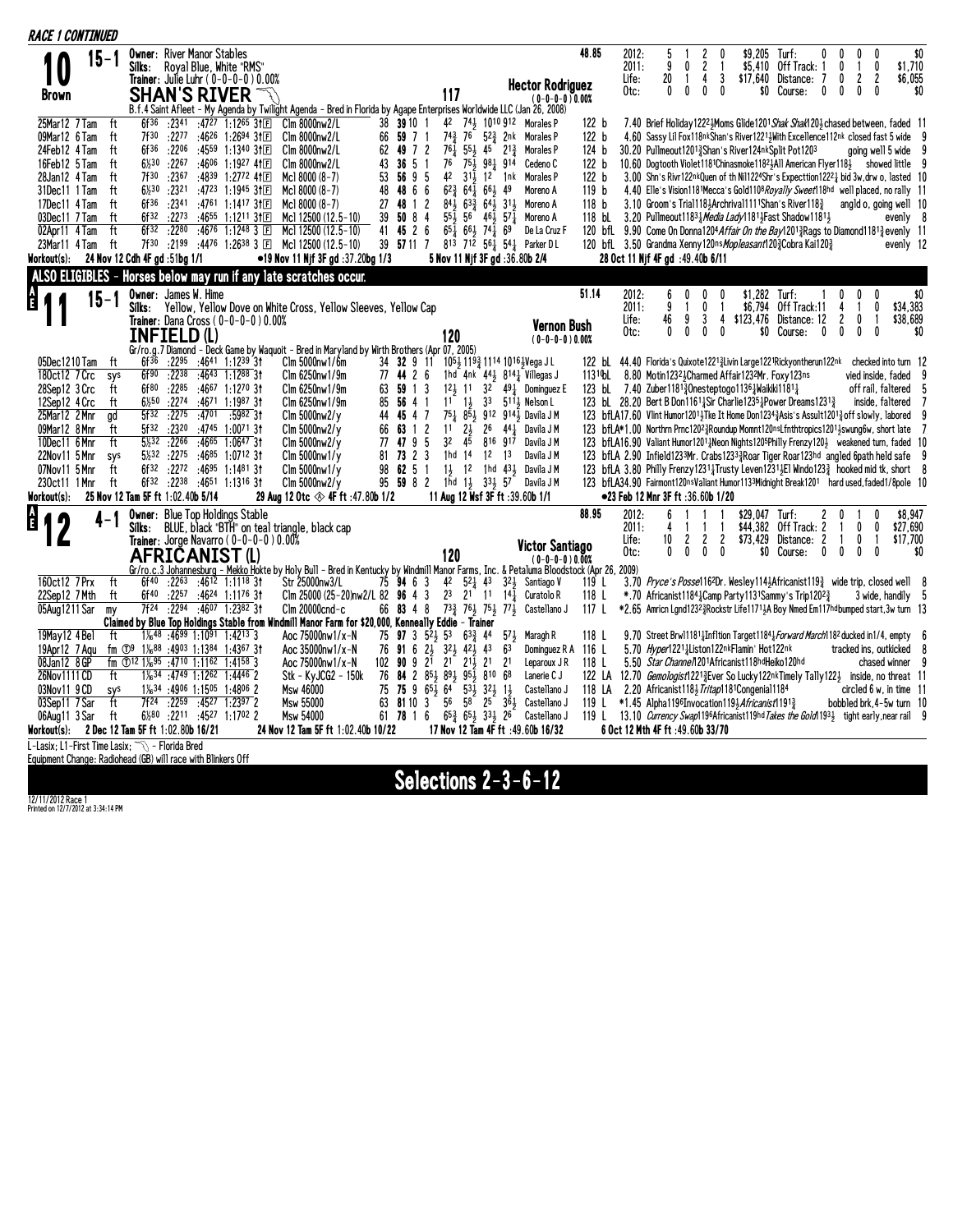| <b>APPROX. POST: 2:00PM</b>                                                                                                                                                                                                       |                                                                                                                                                                            |                                                                                                                                                                                                                                       | <b>Win</b>                              |                                 | Win / Place / Show / Exacta<br>Show                  |
|-----------------------------------------------------------------------------------------------------------------------------------------------------------------------------------------------------------------------------------|----------------------------------------------------------------------------------------------------------------------------------------------------------------------------|---------------------------------------------------------------------------------------------------------------------------------------------------------------------------------------------------------------------------------------|-----------------------------------------|---------------------------------|------------------------------------------------------|
|                                                                                                                                                                                                                                   |                                                                                                                                                                            |                                                                                                                                                                                                                                       |                                         | Place                           | No.                                                  |
|                                                                                                                                                                                                                                   |                                                                                                                                                                            |                                                                                                                                                                                                                                       |                                         |                                 |                                                      |
| <b>QUARTER HORSE ALLOWANCE</b>                                                                                                                                                                                                    |                                                                                                                                                                            |                                                                                                                                                                                                                                       |                                         |                                 |                                                      |
| Purse \$7,500. For Three Year Olds and Upward Which Have Never Won Two Races or Which Have Not Won A Race in 2012. Three Year Olds, 122 Lbs; Older, 124<br>Lbs (Accredited Florida Breds Preferred). Two Hundred And Twenty Yards |                                                                                                                                                                            |                                                                                                                                                                                                                                       |                                         |                                 |                                                      |
| <b>Track Record: Unavailable</b><br><b>Odds</b>                                                                                                                                                                                   | Speed Index 3 Speed Weight                                                                                                                                                 |                                                                                                                                                                                                                                       |                                         |                                 |                                                      |
| Program#<br><b>Owner: Stacey G. Youmans</b><br>$15 - 1$                                                                                                                                                                           | Jockey                                                                                                                                                                     | Class<br>n/a<br>2012:<br>0<br>0<br>0<br>0                                                                                                                                                                                             | $$0$ Turf:                              | 0<br>0                          | \$0<br>$\mathbf{0}$<br>$\mathbf{0}$                  |
| Silks:<br>Trainer: 0wner (0-0-0-0) 0.00%                                                                                                                                                                                          | <b>Patrick T. Schmid</b>                                                                                                                                                   | 0<br>2011:<br>0<br>$\mathbf 0$<br>0<br>0<br>0<br>0<br>0<br>Life:                                                                                                                                                                      | \$0 Off Track: 0<br>\$0 Distance: 0     | 0<br>0                          | $\frac{10}{10}$<br>$0\quad 0$<br>$0\quad 0$          |
| <b>WILLIAMS CAT (L1)</b><br>Red<br>Ch.m.5 Williams Ryon - Terra Cat by My Mr Special Bug - Bred in Florida by Jimmy T Bowen (Mar 13, 2007)                                                                                        | 124<br>$(0-0-0-0)0.00%$                                                                                                                                                    | 0<br>$\mathbf{0}$<br>$\mathbf{0}$<br>$\mathbf{0}$<br>Otc:                                                                                                                                                                             | \$0 Course:                             | 0<br>0                          | \$0<br>$0\quad 0$                                    |
| 5 Dec 11 Hia 1F ft : 13.60b 28/33<br>3 Dec 11 Hia 1F ft : 12.40bg 5/39<br>Workout(s):                                                                                                                                             |                                                                                                                                                                            |                                                                                                                                                                                                                                       |                                         |                                 |                                                      |
| <b>Owner:</b> Jose E. Gallegos<br>$6 - 1$<br>4<br>Silks: Black, Black Cap                                                                                                                                                         |                                                                                                                                                                            | 6445<br>2<br>2012:<br>0<br>2011:<br>0<br>0                                                                                                                                                                                            | \$4,672 Turf:<br>$$77$ Off Track: 2     | 0<br>0                          | \$0<br>0<br>0<br>\$520<br>$\mathbf 0$<br>0           |
| Trainer: Nestor Cascallares (0-0-0-0) 0.00%<br><b>CALL ME EASY MONEY (L)</b><br>White                                                                                                                                             | Diego Fernando Gomez<br>124                                                                                                                                                | 3<br>10<br>0<br>Life:<br>0<br>0<br>0<br>0<br>Otc:                                                                                                                                                                                     | \$14,129 Distance: 1<br>\$0 Course:     | 0<br>0<br>0                     | \$77<br>0<br>0<br>\$0<br>0<br>0                      |
| Sor.h.6 Captain Marvelous - Dances So Easy by Creole Dancer(TB) - Bred in Texas by Lisa C Kidd (Apr 30, 2006)                                                                                                                     | $(0 - 0 - 0 - 0)0.00%$                                                                                                                                                     |                                                                                                                                                                                                                                       |                                         |                                 |                                                      |
| 300Y cw <sup>14</sup> :15785 :15524 31<br>11Feb12 4 Hia<br>ft<br>Clm 5000nw2/L<br>330Y cw <sup>14</sup> :17160 :17061 3t<br>04Feb12 1 Hia<br>Clm 5000nw2/L<br>ft                                                                  | 83 60 7 4<br>-- -- 42 213 Olivo V<br>87 68 9 6<br>$61 - 41$ $43$<br>Macedo D                                                                                               | 126 bfL *2.30 Special Awards 12413 Call Me Easy Money 126nk Outta Corona 126nk game effort 10<br>126 bfL 10.50 Kalies Lil Miracle126hdCorona Cassia126nkRm Venus126nk dueled all the way 10                                           |                                         |                                 |                                                      |
| 250Y hw <sup>10</sup> :13594 :13308 31<br>27Jan12 2 Hia<br>$C$ lm 5000 $n$ w $2/L$<br>ft<br>08Jan12 6 Hia<br>250Y cw <sup>9</sup> :13465 :13354 31<br>ft<br>Alw 13000nw2/L                                                        | $----413.413$<br>81<br>69 10 1<br>Macedo D<br>$-- -21\frac{1}{2}$ $2\frac{3}{4}$<br>7722<br>Macedo D<br>87                                                                 | 126 bfl 9.40 Coronas Bullion1261Miss St Patty1243Mkw Santa Maria126hd gallant effort 10<br>126 bfl. 15.30 Cmon Man1243 Call Me Easy Money126nkBachendorf1263 followed winner 10                                                       |                                         |                                 |                                                      |
| 24Dec11 4 Hia<br>220Y tw <sup>5</sup> :12338 :11919 31<br>Clm 10000nw3/L<br>ft<br>26Dec10 8 Hia<br>300Y<br>tw <sup>27</sup> :15829:153693t<br>Ocl 15000nw1/x-N<br>wf                                                              | 78 55 5 7<br>$-- -62\overline{1}62\overline{1}$<br>Garcia J<br>80 59 7 6<br>$-- -8318821$<br>Rizo A                                                                        | 126 bfl. 22.80 Struttineffortlessly124nk <i>Kool Cowboy</i> 12413 <i>Oh My Gol Sis</i> 125 <sup>3</sup> evenly<br>126 bfl. 22.50 Chongo125hdReal Fast Dasher124nkSr Royal Cartel126hd                                                 |                                         |                                 | never fired 9                                        |
| 19Mar10 9RP<br>350Y<br>tw <sup>25</sup> :18142:17363 3t<br>Oc1 75000nw1/6mx-N<br>ft<br>330Y hw <sup>16</sup> :17110 :16870 3t<br>24Jan10 7 Hia<br>ft<br>Ocl 15000nw2/x-N                                                          | 77 49 3 7<br>$61 - 85\overline{1} 84\overline{3}$<br>Delgado O<br>84 75 6 4<br>$----413213$<br>Delgado O                                                                   | 126 bfL 18.50 Smokin Past You1243 Hot Memory124hdBoondock Saint1223<br>126 bL 4.80 Six Mgnums12613Cll M Esy Mony126nkKiss My Dshr126nk brushed, late interest 7                                                                       |                                         |                                 | no threat $\theta$                                   |
| 350Y tw <sup>10</sup> :18296:17528 31<br>09Jan10 6 Hia<br>Alw 14000<br>sys                                                                                                                                                        | 72 60 5 7 71 $\frac{3}{4}$ -- 83 $\frac{3}{4}$ 84 $\frac{3}{4}$ Delgado 0                                                                                                  | 126 bfL *1.40 Dm Shtnooga1261No Temper Here126nkZoomin Winner126nkbumped, forced out 8                                                                                                                                                |                                         |                                 |                                                      |
| 250Y tw <sup>11</sup> :13694 :13694 3t<br>29Dec09 8 Hia<br>ft<br>Mdn 11000<br>9 Dec 10 Hia 220Y ft : 11.76b 2/10<br>10 Mar 10 RP 250Y ft :13.71hg 9/108<br>Workout(s):                                                            | 80 61 8 3 -- -- 31 1ns Delgado 0<br>21 Dec 09 Hia 220Y ft : 13.58bg 7/11                                                                                                   | 124 bfL *.70 Call Me Easy Money124nsEddie B Quick124nkJes Dashin1263broke well, just up 8<br>6 Dec 09 Hia 220Y ft : 14.10b 33/39                                                                                                      |                                         |                                 |                                                      |
| <b>Owner: Willie Spears</b><br>$20 - 1$<br>3<br>Silks: Pink, Pink Cap                                                                                                                                                             |                                                                                                                                                                            | n/a<br>2012:<br>0<br>0<br>0<br>2011:<br>0                                                                                                                                                                                             | $$0$ Turf:<br>\$120 Off Track: 0        | 0                               | \$0<br>\$0<br>$0\quad 0$                             |
| Trainer: $0$ wner $(0-0-0-0)0.00%$                                                                                                                                                                                                | Nik G. Goodwin                                                                                                                                                             | Life:<br>1<br>0<br>0<br>0<br>0<br>0<br>0<br>0<br>Otc:                                                                                                                                                                                 | \$120 Distance: 0<br>\$0 Course:        | 0<br>0<br>0                     | \$0<br>0<br>0<br>\$0<br>0<br>$\mathbf{0}$            |
| <b>LIL DASHING EFFORT (L1)</b><br><b>Blue</b><br>B.c.3 Dashing Vince - Desired Effort by Border Express - Bred in Florida by James Dawson (Apr 04, 2009)                                                                          | 122<br>$(0-0-0-0)0.00%$                                                                                                                                                    |                                                                                                                                                                                                                                       |                                         |                                 |                                                      |
| 31Dec11 1 Hia<br>ft<br>300Y tw <sup>5</sup> :17088 :15623 2<br>Mdn 12000<br>Workout(s):<br>26 Dec 11 Hia 220Y ft : 12.46bg 10/18<br>3 Dec 11 Hia 1F ft : 12b 3/39                                                                 | 39 -- 3 10 -- -- 108 $\frac{1}{4}$ 108 $\frac{3}{4}$ Jackson S<br>1 Dec 11 Hia 1F ft : 12.80b 22/36                                                                        | 25.50 Magickassy 1223De Elegant Arrival1243Made of Ivory 1233<br>122 b                                                                                                                                                                |                                         |                                 | squeezed 10                                          |
| <b>Owner: David R. Eastwood</b><br>$5 - 2$                                                                                                                                                                                        |                                                                                                                                                                            | 74.68<br>2012:<br>3<br>9<br>3<br>2011:<br>2<br>0<br>0<br>1.                                                                                                                                                                           | $$13,763$ Turf:<br>\$8,742 Off Track: 0 | 0<br>0                          | \$0<br>$\mathbf{0}$<br>0<br>$\mathbf{0}$<br>\$0<br>0 |
| Turquoise<br>Silks:<br>Trainer: I. Henry Smith ( $0-0-0-0$ ) 0.00%                                                                                                                                                                | <b>Shanley Jackson</b>                                                                                                                                                     | 3<br>3<br>Life:<br>11<br>-1<br>0<br>0<br>Otc:<br>$\mathbf{0}$                                                                                                                                                                         | \$22,505<br>\$0 Course:                 | Distance: 2<br>0<br>0<br>0      | -1<br>-1<br>\$4,110<br>$\mathbf{0}$<br>0<br>\$0      |
| <b>CONQUISTADORABLE B (L)</b><br>Orange<br>Br.f.3 Valiant Hero - She Travels by Fishers Dash - Bred in Texas by Stone Chase Stables (Mar 06, 2009)                                                                                | 122<br>$(0-0-0-0)0.00%$                                                                                                                                                    |                                                                                                                                                                                                                                       |                                         |                                 |                                                      |
| 250Y cw <sup>10</sup> :13634:1359731<br>260ct12 5 Wrd<br>ft<br>Clm 10000nw2/L<br>nw :13366 :13347 31<br>Clm 15000nw2/L<br>30Sep12 1 Wrd<br>250Y<br>ft                                                                             | 82 75 5 1<br>$---$ 1hd 2nk Pinon D<br>92 82 5 3<br>$---$ 3nk 3hd Packer BR                                                                                                 | 124 bl *2.90 One Fun Okie124nkConquistdorble B124nkSkyemacfly126ns dueled, outnodded 10<br>124 bL 15.80 Dm Shannel124hdKipty James124nsConquistadorable B124hd game 3rd 8                                                             |                                         |                                 |                                                      |
| nw :13374 :13172 3t<br>06Jul12 9 Fmt<br>ft<br>250Y<br>Alw 12500nw2/L<br>250Y hw <sup>20</sup> :13485 :13329 3 E Clm 10000nw2/L<br>18May 12 2 RP<br>ft                                                                             | 87 65 6 3 -- -- $5\frac{1}{2}$ 61 <sup>1</sup> / <sub>4</sub> Kelsey Z S<br>$83$ 72 5 3 --<br>3nk 61 Packer BR<br>$\sim$ $-$                                               | 125 bfl 17.40 Kool Wgon1243Chasenakiss126nkI Am a Candy Lady124nk broke alertly, faded 9<br>124 bl. 3.10 A Painted Doll124hdWhere the Wind Blows124hdNote the Blues1243 bid, tired 10                                                 |                                         |                                 |                                                      |
| 100Y tw <sup>20</sup> :06650 :06430 31<br>22Apr12 6RP<br>ft<br>Alw 23000                                                                                                                                                          | 76 85 2 3<br>-- -- -- 911 Flores J A                                                                                                                                       | 124 bL 12.60 Dshing Coverge126hdMiss Delta Duck126hdMarys Corazon126nk bid, gave way 10                                                                                                                                               |                                         |                                 |                                                      |
| 16Mar12 9RP<br>250Y nw :13227 :13144 31<br>Clm 25000nw2/L<br>ft<br>18Feb12 8 Hia<br>220Y hw <sup>8</sup> :11933 :11929 31<br>Alw 17000<br>ft                                                                                      | -- -- 1hd 31, Packer B R<br>93 74 4 1<br>93 96 2 1<br>$--- 112$ 2ns Carrilo C                                                                                              | 124 bl. 3.90 Fondst Drms1263Country Chick Moons125hdConquistdorb1 B1243 duel, gamely 9<br>125 bL 5.10 Ethics Aside126nsConquistdorable B125nkDash for Phoebe12613 almost lasted 7                                                     |                                         |                                 |                                                      |
| 29Jan12 8 Hia<br>250Y tw <sup>5</sup> :13317 :13255 3<br>ft<br>220Y tw <sup>12</sup> :12310:120513<br>15Jan12 4 Hia<br>$C$ lm 7500 $n$ w $2/L$ -c<br>ft                                                                           | Stk - TALHASESTK - 22k92 78 9 5 -- -- 61} 2nk Carrilo C<br>76 54 7 6 -- -- $43\frac{1}{3}$ 311 Garcia J                                                                    | 124 bL 17.10 Ivory Rain124nkConquistadorable B124 $\frac{3}{2}$ Cmon Man124 $\frac{3}{2}$ broke out, rallied 9<br>125 bl *1.70 Smply Feln Frsky1243Contry Swggr1241Conqustdorbl B125nkstumbled, rallied 8                             |                                         |                                 |                                                      |
| Claimed by Eastwood David R. from Jones Deon for \$7,500, Welch Amanda L. – Trainer<br>24Sep1110 Hoo<br>$300Y$ hw <sup>9</sup> :15926 :15926 2<br>Mdn 15000<br>ft                                                                 | 80 75 4 3 -- -- 11 1 $\frac{3}{4}$ Hunt A                                                                                                                                  | 2.80 Conquistdorable B1223 Corona Streakin12221A Quick Sister1223 speed, lasted 9<br>122 b                                                                                                                                            |                                         |                                 |                                                      |
| 8 Nov 12 Wrd 220Y ft:13.39b 1/1<br>6 Sep 12 Wrd 220Y ft :13.39b 23/24<br>Workout(s):                                                                                                                                              | •11 Jan 12 Hia 220Y ft: 12.01b 1/10                                                                                                                                        | 27 Nov 11 Edt 220Y gd :12.30b 5/13                                                                                                                                                                                                    |                                         |                                 |                                                      |
| <b>Owner: Wendy Temple</b><br>$10 - 1$<br>5<br>Silks: Royal blue, white logo, white sleeves, royal blue cap                                                                                                                       |                                                                                                                                                                            | 52.35<br>$10 \quad 1 \quad 1$<br>2012:<br>0<br>2011:<br>$\mathbf{2}$<br>$\mathbf{0}$<br>$\mathbf 0$<br>$\boldsymbol{0}$                                                                                                               | \$8,321 Turf:<br>\$458 Off Track: 1     | 0<br>$\mathbf 0$                | $\mathbf{0}$<br>\$0<br>0<br>$0\quad 0$<br>\$203      |
| <b>Trainer:</b> Diane Fryer $(0-0-0-0)$ 0.00%<br><b>MS HERIONE (L)</b><br>Green                                                                                                                                                   | 122 Francisco Raul Ramirez, Jr.<br>$(0 - 0 - 0 - 0)$ 0.00%                                                                                                                 | 12 1<br>$\overline{1}$<br>0<br>Life:<br>$\mathbf{0}$<br>0<br>$^{\circ}$<br>$\mathbf{0}$<br>Otc:                                                                                                                                       | \$8,779 Distance: 0                     | $\mathbf{0}$<br>\$0 Course: 0 0 | $0\quad 0$<br>\$0<br>$\mathbf{0}$<br>0<br>\$0        |
| 170ct12 3FE<br>330Y nw :17410 :17410 31E Mc1 5000                                                                                                                                                                                 | Br.f.3 Bigtime Favorite - Rendezvous Herione by Village Hero - Bred in Louisiana by Curtis L Davis Jr (Apr 09, 2009)<br>73 58 4 1<br>2hd -- 2hd $1\frac{3}{4}$ Mercieca MJ | 124 fl 5.30 Ms Hrion1243 Cndy Tre Specil129ns Tost to Dsh N Deb126nk confident handling 10                                                                                                                                            |                                         |                                 |                                                      |
| ft<br>100ct12 3 FE<br>$250Y$ tw <sup>3</sup> :13660 :13620 31<br>Mc1 5000<br>ft                                                                                                                                                   | 78 56 7 6 -- -- 3nk 2nk Mercieca M J                                                                                                                                       | 124 fL 8.55 Rare Okey124nk Ms Herione1241 Gray Goose Cocktail 126nk solid effort 8                                                                                                                                                    |                                         |                                 |                                                      |
| 030ct12 7FE<br>$110Y$ tw <sup>3</sup> :07360 :06920 31<br>Alw 20000<br>gd<br>15Jul12 1 FE<br>110Y<br>tw <sup>3</sup> :07390 :07010 31<br>Alw 20000<br>ft                                                                          | 62 56 10 10 -- -- -- 92 Mercieca M J<br>60 55 5 3 -- -- -- 41 $\frac{3}{4}$ Crawford J                                                                                     | 124 fl 20.95 Slick Littl Beduino129nkMy Coron Is Rre1243Hez Quick Six124nk off slow, flat 10<br>124 fL 14.50 Slick Littl Bduino1291 Strking Ey Opnr124 3 Cnb Cshs Genes 124ns to lil too late 6                                       |                                         |                                 |                                                      |
| 300Y hw <sup>15</sup> :16 <sup>389</sup> :15621 3 F<br>27Apr12 10 Hou<br>Mdn 6800<br>ft<br>250Y hw <sup>20</sup> :13805 :13389 31回<br>14Apr12 10 Hou<br>Mdn 4800<br>ft                                                            | 67 36 1 5 -- -- $5^{2}\frac{1}{2}$ 5 <sup>5</sup> $\frac{1}{2}$ Calderon F<br>$76$ 43 6 2 -- -- $31$ 43<br>Roman J A                                                       | 123 fL 13.10 Ottyes Shiney Cuervo1233 Sense of Wonder1231 3 Katchmeifukan123 3 no threat 7<br>123 fL 18.00 J Gols Specilchrm123nkZing Afterglow12523Crolina Cole126nk bid, outfinished 10                                             |                                         |                                 |                                                      |
| 29Mar12 2 Hou<br>250Y hw <sup>2</sup> :13805 :13471 3 E<br>Mdn 4800<br>ft<br>$hw^7$ :13770 :13340 3<br>17Feb12 1 Hia<br>Mdn 13000<br>ft<br>250Y                                                                                   | 76 45 2 1 -- -- $3\frac{1}{2}$ 42<br>74 50 2 1                                                                                                                             | Ramirez, Jr. F R 123 fl. 14.00 Ivory Mircle123nkThe Three Horse12614Top Time Crtel123nk broke in, bumped 6<br>-- -- 71 82} Ramirez, Jr. F R 124 fL 37.00 Ms Stone Smith12411 <i>Halor and Glory</i> 124nkIma Super Hero124hd tired 10 |                                         |                                 |                                                      |
| 27Jan12 9 Hia<br>250Y hw <sup>10</sup> :14007:134973<br>Mdn 12000<br>ft                                                                                                                                                           | 65 28 6 1 -- -- 61 $\frac{1}{2}$ 63<br>Delgado O                                                                                                                           | 124 L 6.70 Forbiden Ivory 1241 Martini Carte 1126 hd Mr Joe Staten 124 hd                                                                                                                                                             |                                         |                                 | bid, hung 9                                          |
| 250Y nw :13703 :13412 3<br>13Jan12 9 Hia<br>ft<br>Mdn 12000<br>6 Sep 12 FE 220Y ft :13.27h 2/2<br>Workout(s):<br>30 Nov 12 Owt 220Y ft :12.60b 1/1                                                                                | 77 54 2 3 -- -- $3\frac{1}{2}$ 41 $\frac{3}{4}$ Ranilla J<br>12 Jun 12 Oec 220Y ft :13b 1/1                                                                                | 126 fL 19.20 Rebas a Rockin124nkPt First La Jolla1241Signature Playgir1124} bumped 10<br>●31 Dec 11 Hia 220Y ft :11.59bg 1/10                                                                                                         |                                         |                                 |                                                      |
| <b>Owner: Willie Spears</b><br>$20 - 1$<br>Silks: Pink, Pink Cap                                                                                                                                                                  |                                                                                                                                                                            | 16<br>2012:<br>0<br>$\mathbf{0}$<br>0<br>2011:<br>$\mathbf{0}$<br>0<br>0<br>0                                                                                                                                                         | $$120$ Turf:                            | 0<br>\$0 Off Track: 0<br>0      | \$0<br>$\mathbf{0}$<br>\$0<br>$0\quad 0$             |
| O<br>Trainer: Owner (0-0-0-0) 0.00%<br><b>DASHING VINCE CAT (L1)</b><br>Yellow                                                                                                                                                    | <b>Hector Rodriguez</b><br>122                                                                                                                                             | Life:<br>1<br>$0\quad 0$<br>$\mathbf 0$<br>$\mathbf{0}$<br>0<br>0<br>0<br>Otc:                                                                                                                                                        | \$120 Distance: 1                       | $\mathbf{0}$<br>\$0 Course: 0 0 | $0\quad 0$<br>\$120<br>$\mathbf{0}$<br>0<br>\$0      |
| Sor.c.3 Dashing Vince - Terra Cat by My Mr Special Bug - Bred in Florida by Jimmy T Bowen (Mar 28, 2009)                                                                                                                          | $(0-0-0-0)0.00%$                                                                                                                                                           |                                                                                                                                                                                                                                       |                                         |                                 |                                                      |
| ft<br>11962 3 12783 11962<br>Mdn 12000<br>15Jan12 9 Hia<br>12 Jan 12 Hia 220Y ft : 12.32bg 5/8<br>Workout(s):                                                                                                                     | 55 16 1 8 -- -- $9^{13}$ $9^{43}$ Ranilla J<br>3 Dec 11 Hia 1F ft : 12.60b 11/39<br>1 Dec 11 Hia 1F ft : 12.60b 15/36                                                      | 124 b 13.20 Mo Zoomo124nk <i>Ms Stone Smith</i> 124}Mr Do You Love Me126}                                                                                                                                                             |                                         |                                 | no mishap 10                                         |